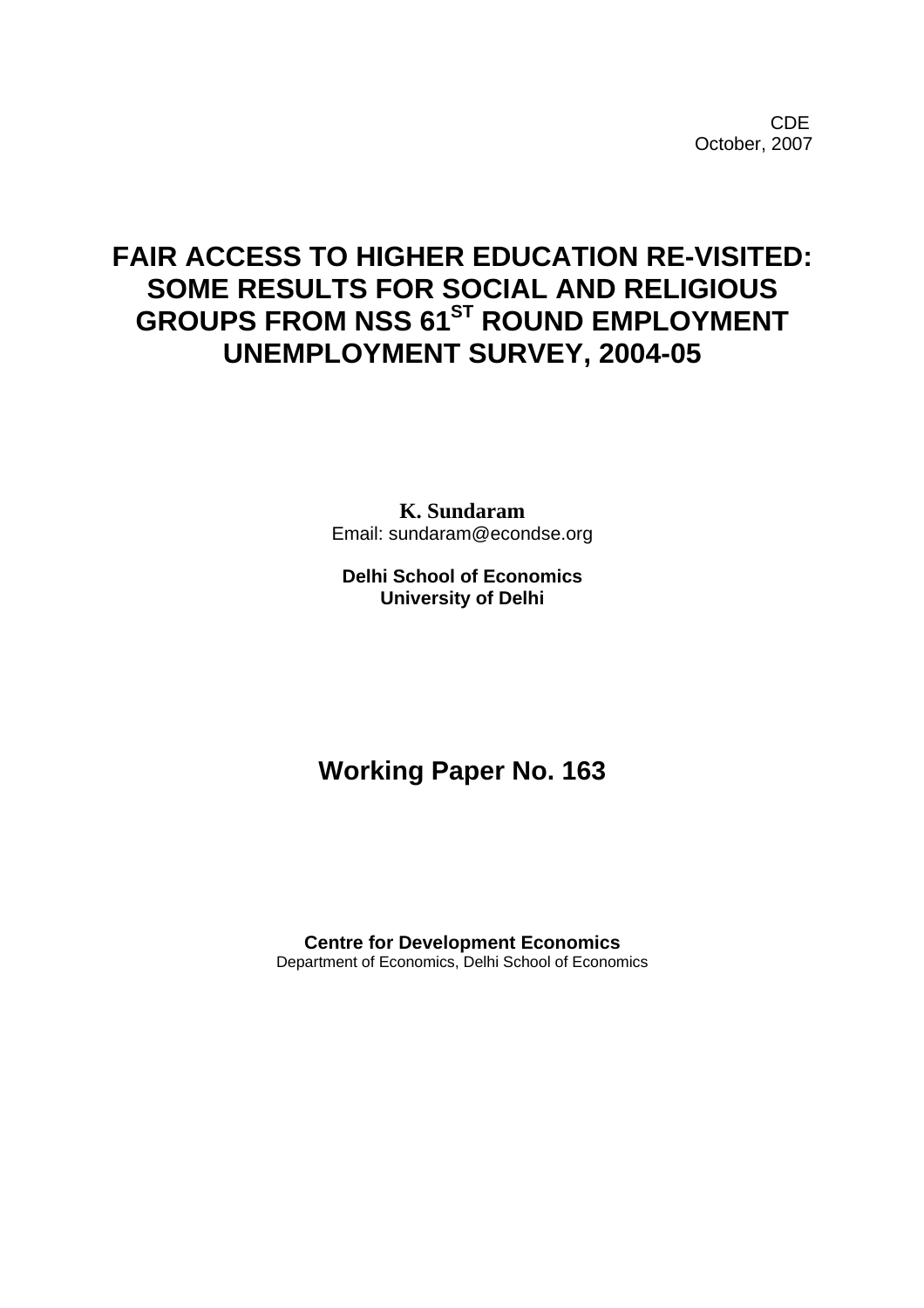### **FAIR ACCESS TO HIGHER EDUCATION RE-VISITED: SOME RESULTS FOR SOCIAL AND RELIGIOUS GROUPS**  FROM NSS 61<sup>ST</sup> ROUND EMPLOYMENT-UNEMPLOYMENT **SURVEY, 2004-05**

### **K. SUNDARAM\* DEPARTMENT OF ECONOMICS DELHI SCHOOL OF ECONOMICS UNIVERSITY OF DELHI**

#### **OCTOBER 2007**

\* Professor of Economics. E-mail: [sundaram@econdse.org](mailto:sundaram@econdse.org) 

Useful comments at a seminar presentation at the Centre for Development Economics, Delhi School of Economics are gratefully acknowledged. The usual disclaimers apply.

Grateful thanks are also due to Mr. Sanjeev Sharma, Sr. Programmer, Centre for Development Economics for excellent computational support, and, Mr. Surjeet Singh, Centre for Development Economics, for excellent secretarial support.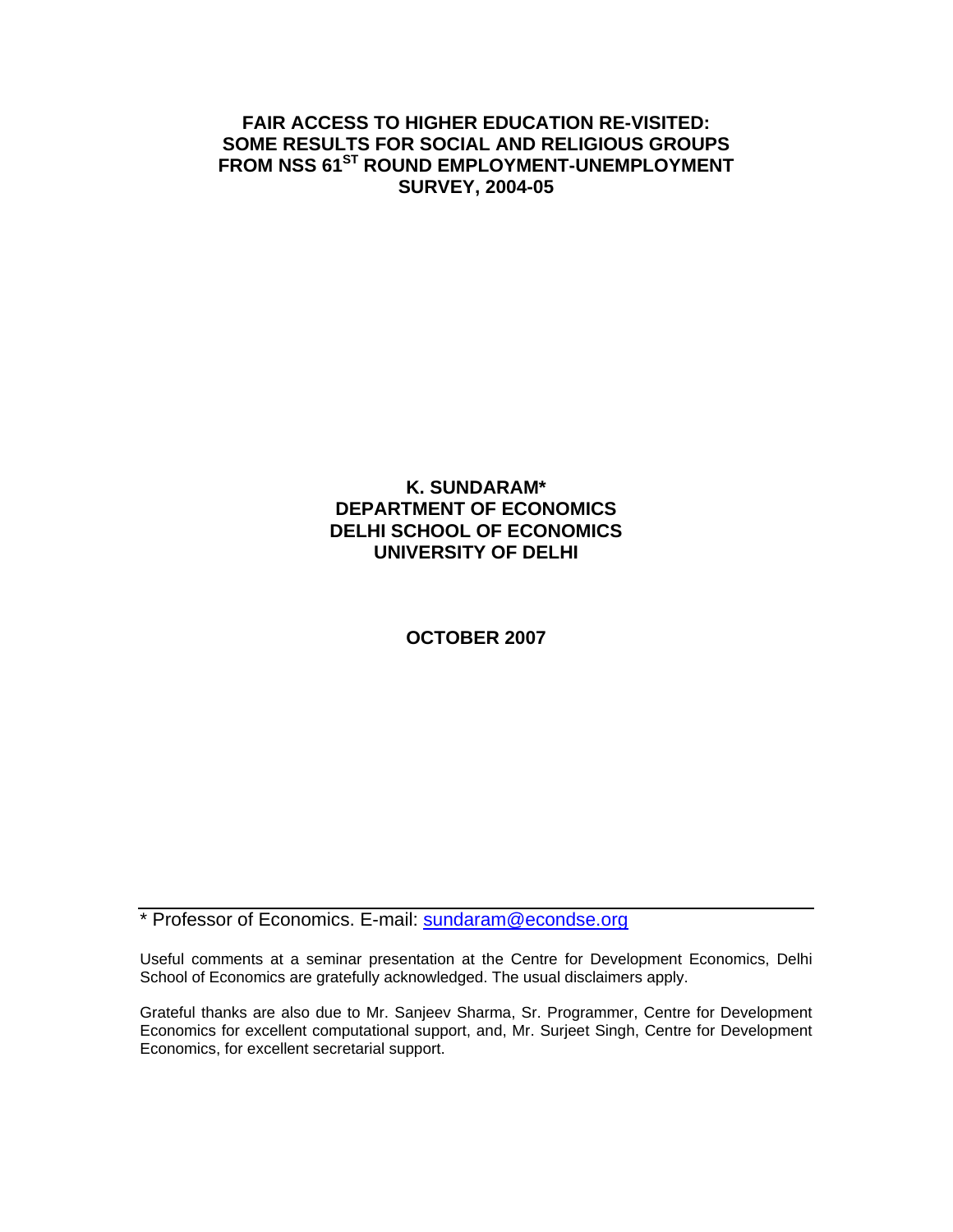### **Abstract**

This paper presents some results from the NSS  $61<sup>st</sup>$  Round Employment – Unemployment Survey, 2004-05 on the issue of fair access to social groups and religion-based population categories.

The issue is whether and the extent to which the population of say, the OBCs or the Muslims (in the relevant age-group and with the qualifying level of education) is under-represented in enrollments in higher education. The answer involves (for each population category and relevant age-group) a comparison of (i) their share among those with the qualifying level of education with (ii) their share among those with the qualifying level of education **and** currently attending institutions for under-graduate/post-graduate studies.

At the all-India level, despite a sharp rise in the share of **OBCs** in the total population, the extent of their **under-representation in under-graduate enrollments is just 2.5 percent** – down from 3.5 percent in 1999-2000 – in rural India. In urban India, the extent of OBC under-representation in under-graduate enrollments, though marginally higher than in 1999-2000, is still less than 2.0 per cent.

**In** respect of **post-graduate enrollments, the OBCs, are significantly** (by nearly 4 percentage points) **over-represented** in rural India, while in urban India, the OBC under-representation is just 0.3 percentage points.

**In respect of Muslims, in rural India, they are, over-represented in undergraduate enrollments** and **in urban-India**, the extent of **under-representation of** Muslims is **less than one percentage.** 

Thus, for no social/religion-based population group is the extent of underrepresentation in enrollments in higher-education more than 2.5 percentage points. There is thus little or no case for a 27 percent reservation for OBCs in enrollments in higher education. As for the 'Creamy Layer' of the OBCs, there is, even less of a case for not excluding them from any regime of quotas for the OBCs in higher education.

**Keywords:** India, Social & Religion-based Groups, Caste-based Reservations, Fair Access to Higher Education, Creamy layer.

**JEL Code:** I28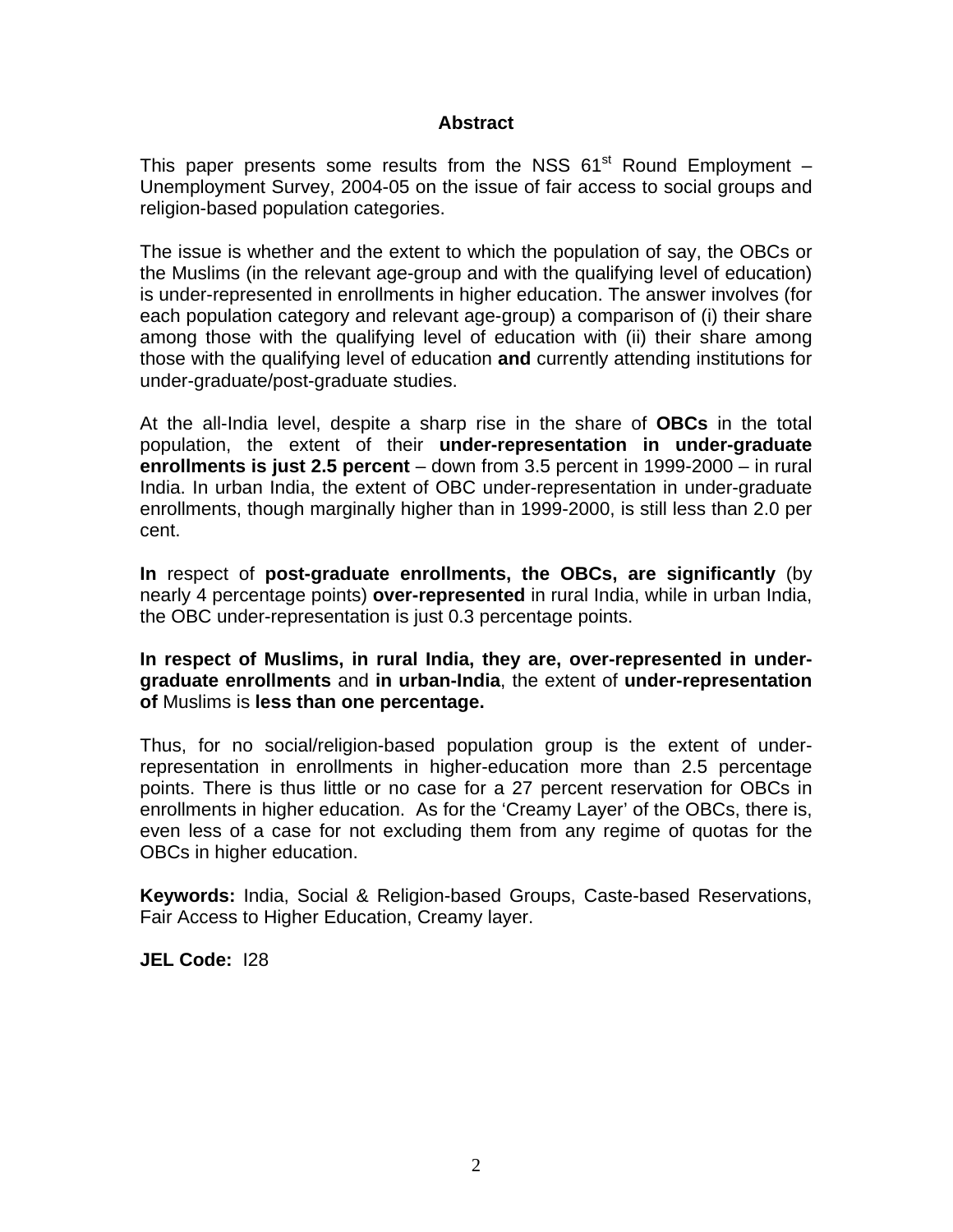In this paper we re-visit our earlier discussion (Sundaram, 2006) of the issue of fair access to higher education of social groups with some results from the NSS 6[1](#page-3-0)<sup>st</sup> Round Employment-Unemployment Survey (EUS, for short) 2004-05.<sup>1</sup> To focus on a section of the population often viewed as a disadvantages-group, namely, the Muslims, we extend our analysis to religion-based population categories. In all cases, the rural and the urban populations are distinguished.

The issue, as before, is whether and the extent to which a given population group say, the OBCs or the Muslims, in the relevant age-group and with the qualifying level of education is under-represented in enrollments in higher education. The relevant age-groups is taken to be 17-25 for under-graduate and 20-30 for postgraduate studies, with a Higher Secondary Certificate and a Graduate degree, respectively, taken as the qualifying level of completed education.

For reasons spelt-out in our earlier paper, the answer to the above question involves a comparison (for each population category in the relevant age-group) of (i) their share among those with the qualifying level of education with (ii) their share among those with the qualifying level of education **and** currently attending institutions for under-graduate/post graduate studies as appropriate.

<span id="page-3-0"></span><sup>&</sup>lt;sup>1</sup> This Survey, covering 79,036 rural and 43,374 urban households nation-wide, offers, for the OBCs, a sample size of over 114 thousand persons in rural India and a little under 75 thousand persons in urban India. For this study, the key attraction of the EUS as a data base is that it offers a detailed coding of the level of education/course of study of those reporting attending educational institution as their usual (principal) activity and of their level of completed education.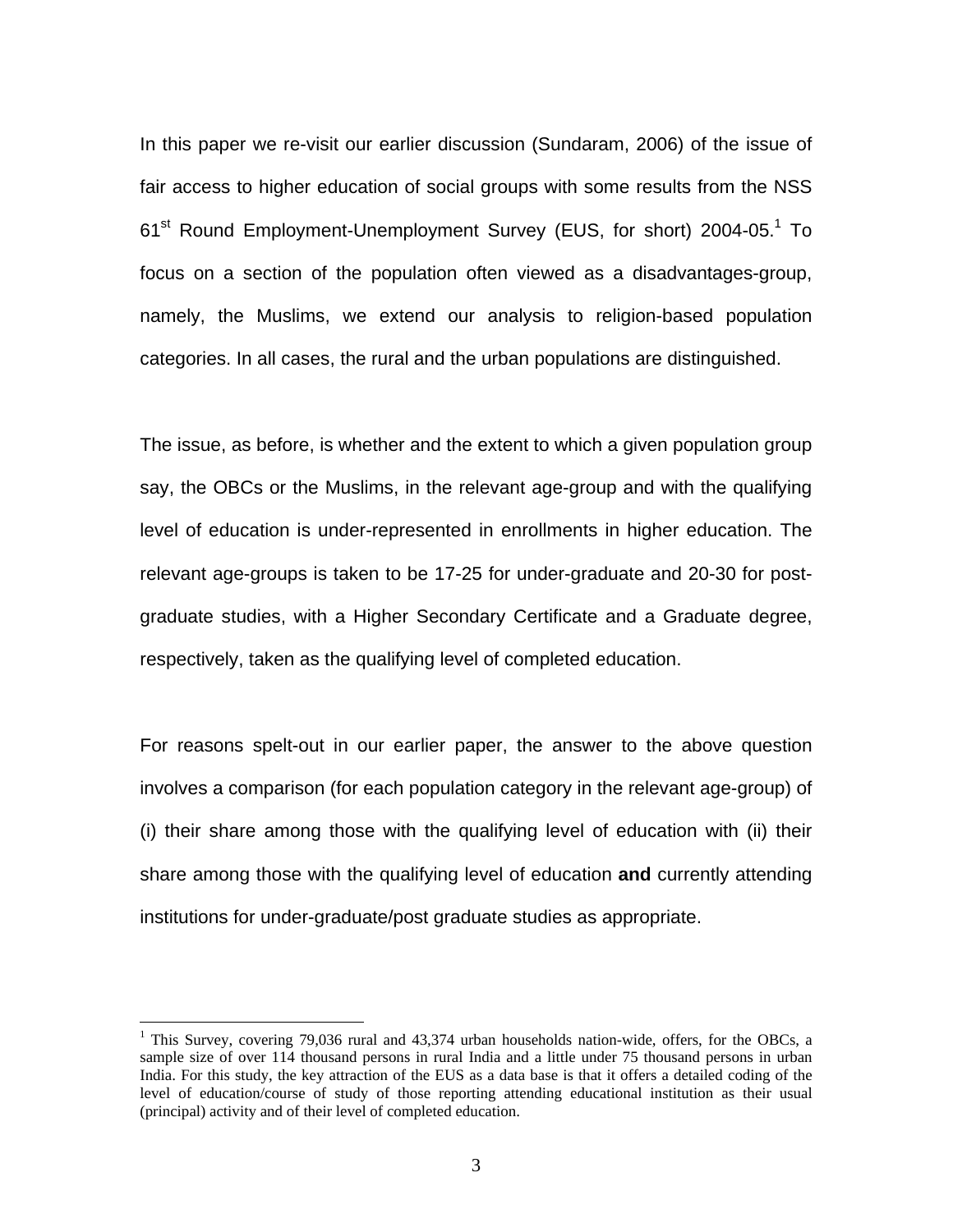Before setting up the above stated comparisons for the different social and/or religion-based groups let us report briefly the results from EUS 2004-05 on the share of the different population groups in the total population but separately for the rural and the urban populations at the all-India level. (See Table 1).

The key result here is that, relative to the situation in 1999-2000 (See, Sundaram, 2006), the share of the OBCs in both the rural and the urban populations records a 5to 6 percentage point rise: in rural India, from 37.0 to 42.9 percent, and, from 30.9 to 36.0 percent in urban India. In the total (rural plus urban) all-India population, the share of the OBCs has gone up from 36 per cent in 1999-2000 to close to 41 per cent in 2004-05. Almost entirely, this rise in the share of OBCs is matched by a decline in the share of the residual (non-SC/ST, non-OBC) category of **Others** – from 36.0 to 25.5 percent in rural India and from 51.1 to 45.9 per cent in Urban India. So that, possibly because of greater awareness of updated/expanded list of OBCs at the state level and/or of the potential benefits of being counted among the OBCs, some of those classified as part of the (residual) social group, **Others** in 1999-2000 are classified as OBCs in  $2004 - 05.<sup>2</sup>$  $2004 - 05.<sup>2</sup>$ 

A classification of the population by (self-declared) religious affiliation shows a larger share for Hindus in rural India than in urban India where they accounted

 $\overline{a}$ 

<span id="page-4-0"></span> $2$  It needs to be stressed that, in the NSS Surveys the information on social-group affiliation is based entirely on the response of the informants and **not** on any state-level list of social groups. Hence NSS estimates of **proportion** of ST/SC households/population are not strictly comparable with the corresponding figures available from the Population Census.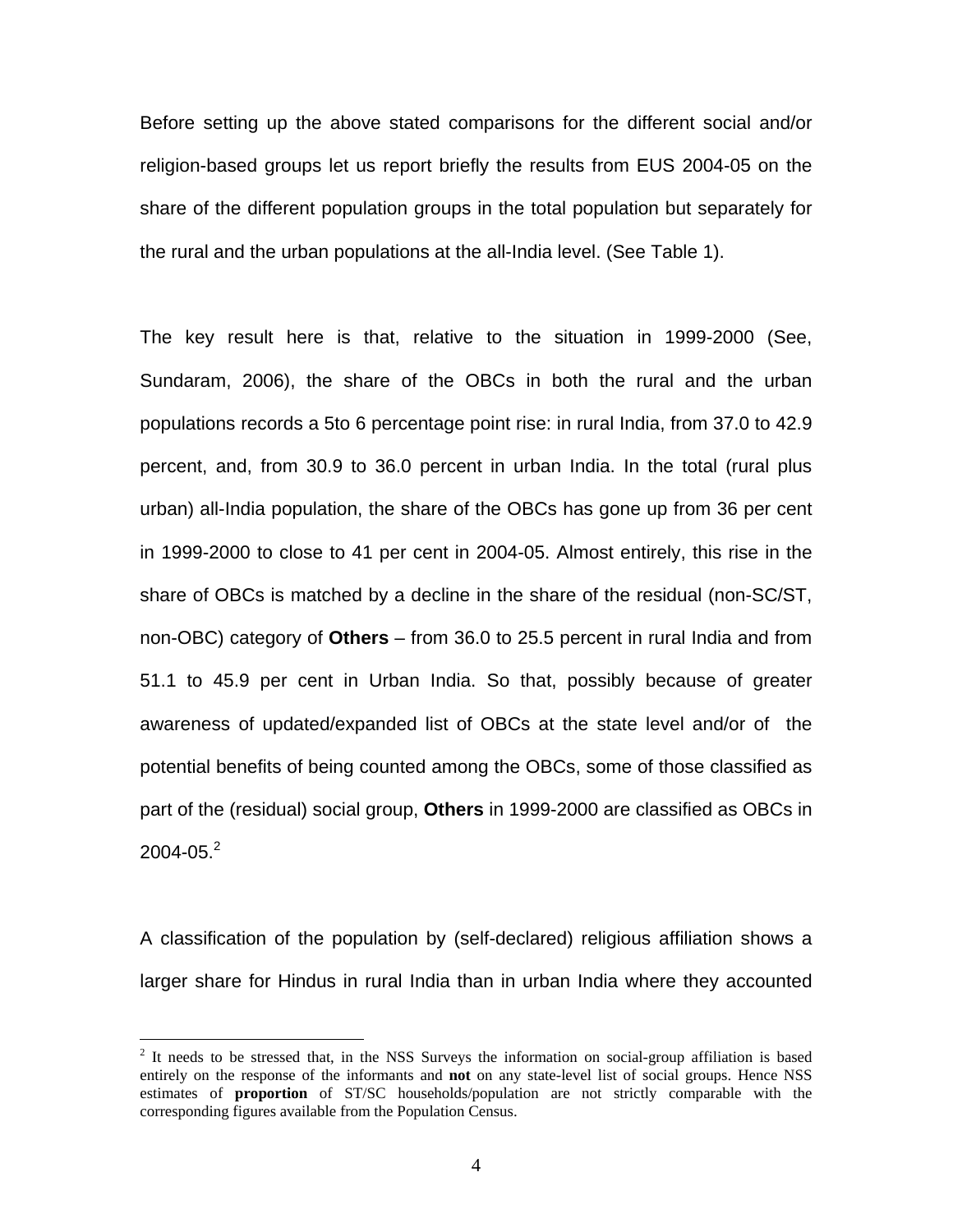for over 77 per cent of the population. By contrast, Muslims have a higher share in urban India as do the Christians and the residual category of others. In the country as a whole, the share of Hindus was 81.7 per cent, of the Muslims 12.9 per cent, the Christians 2.2 per cent and the Sikhs 1.9 per cent with the residual category of Others accounting for the balance 1.3 per cent.

Also as a backdrop to our discussion of the issue of fair access to higher education we present, for each social/religious group, the proportion of the population with "Higher Secondary and above" and "Graduate and above" levels of completed education. These are presented separately for the total (all-age) population and, the population in the 17-30 age-group ( Table 2).

Focusing on the 17-30 age-group to get the current picture, we find that even at the end of the first quinquenium of the  $21<sup>st</sup>$  Century, less than one-eighth's of the rural population and barely a third of the urban population have a "Higher Secondary" and above level of education. As for those among them who have at least a Graduate degree, they formed less than 4 per cent (less than 15 per cent) of the 17-30 population in rural (urban) India. With close to 90 per cent of the rural youth (nearly 67 per cent in urban India) not even having a Higher Secondary Certificate, the level of educational backwardness among our youth is indeed staggering.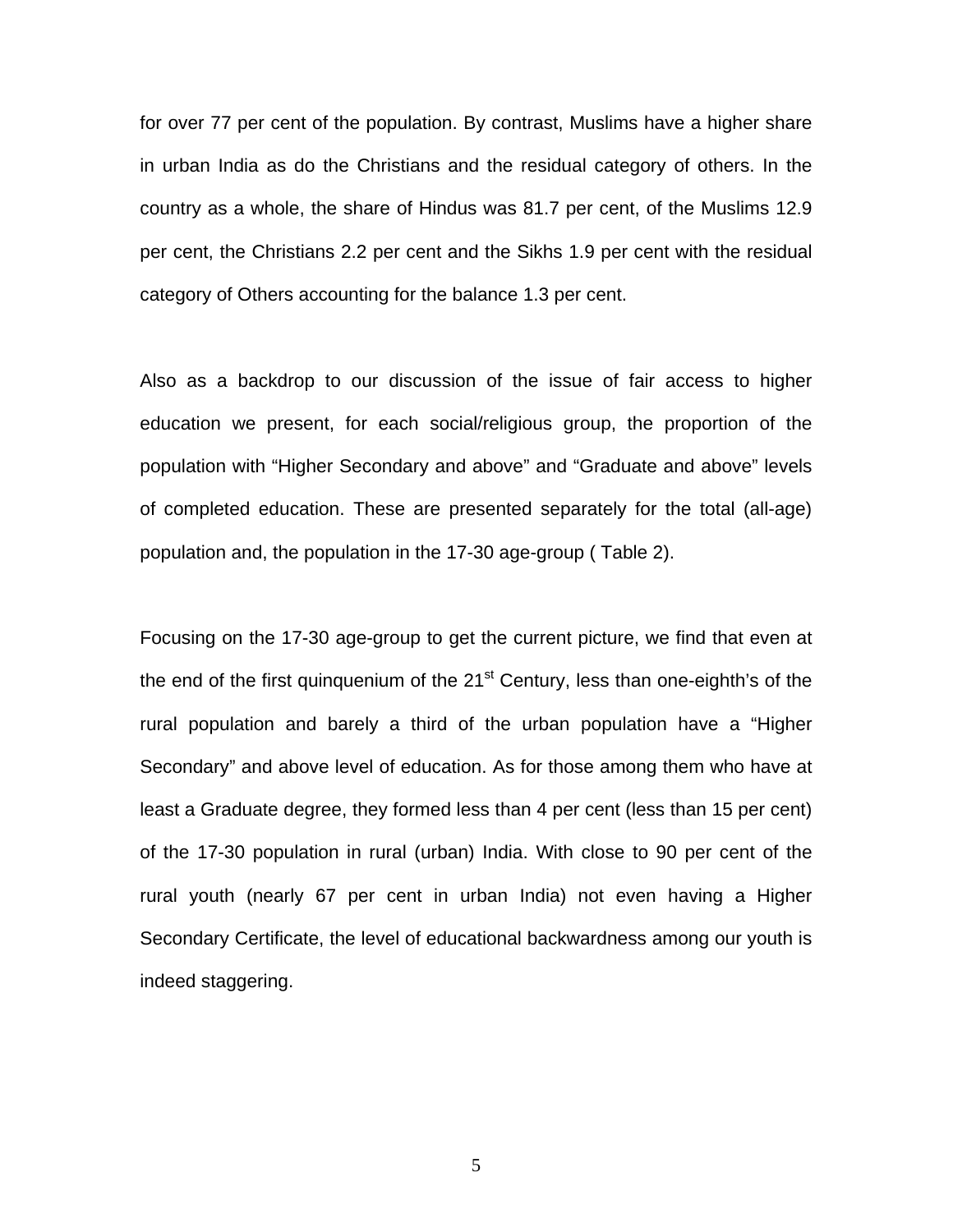In terms of having at least a Graduate degree, among social groups, the Scheduled Tribes are the worst-off group in rural India while in urban India it is the Scheduled Castes who are the worst-off with less than 7 per cent of their 17- 30 population having at least a Graduate degree. Even for the best-off social group – the non-SC/ST, non-OBC, residual group of **Others** – only 6 per cent of their 17-30 population have at least a Graduate degree in rural India. In urban India too, this proportion is only a shade above one-fifth. For the OBCs, in both rural and urban India, the proportion of their 17-30, population having a 'Graduate and above' level of education is about half of that for **"Others"**. Seen from a different perspective, relative to their share in the total population in this age-group – 42.3 per cent in rural India and 35.8 per cent in urban India – the share of OBCs in the population of those in this age-group with a 'Graduate and above' level of completed education (37.9 per cent in rural India and 24.9 per cent in urban India) is lower by a little over 4 percentage points in rural India and by close to 11 percentage points in urban India. As we argue below, this does not imply an equivalent level of under-representation in **enrollments** for higher education.

By religion, in both rural and urban India, the worst-off group are the Muslims. In rural India, the Christians, with less than 5 per cent of their 17-30 population having a 'Graduate and above' level of completed education, is the best-off religious group. In urban India, it is the religion-based residual category of "others" that has the highest proportion of their 17-30 population with a 'Graduate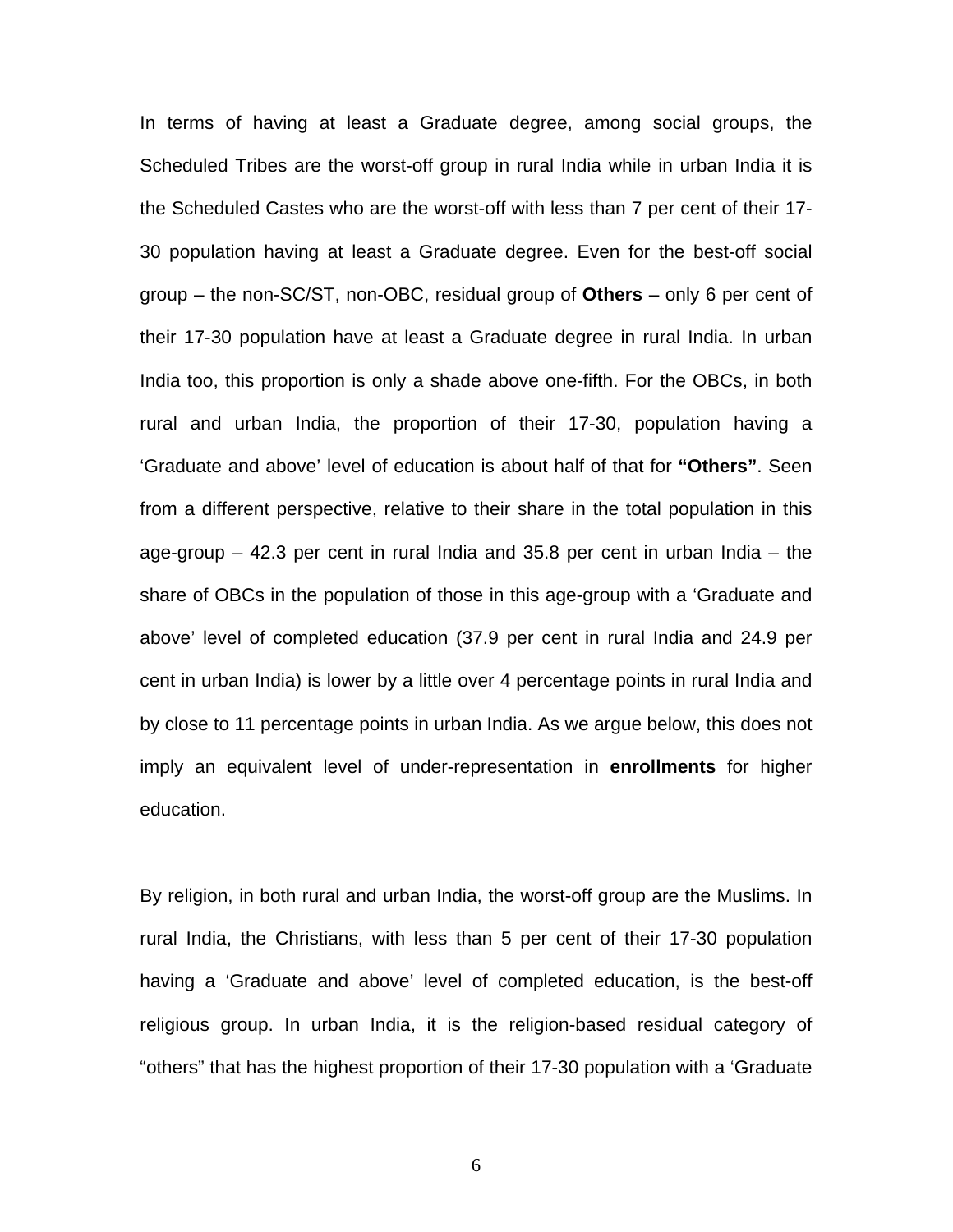and above' level of completed education. With a share of over 80 per cent in the total population, the performance of the Hindus, as a group, is barely above the average for the total population.

Against the backdrop of widespread educational backwardness cutting across religion an social-groups, let us turn now to the issue of fair access to **enrollments** to higher education.

As discussed in our earlier paper (Sundaram, 2007), **assessments of fairness of access to higher education need to bear in mind that entry at each step in the educational pyramid is conditional on the successful completion of the preceding stage of education.** Thus, holding a graduate degree is a must for entry into a post-graduate programme and a higher secondary or equivalent qualification is necessary for entry into an undergraduate programme, and, so on, down the line. $3$ 

As noted in our earlier paper, the codes used in the survey to describe the level of education for which persons are attending educational institutions cover broad categories such as secondary **and** higher secondary, and, 'graduate and above'. In terms of completed level of education, however, secondary or higher secondary carry separate codes. Now, those attending institutions for 'graduate and above' level of education will include both the under-graduate and post-

<span id="page-7-0"></span> $3$  It is only at the elementary or primary school stage that we are free of this consideration. At this level, and, only at this level, fair access will require that the share of each social/religious group in enrollments be equal to their share in the population in the relevant age-group.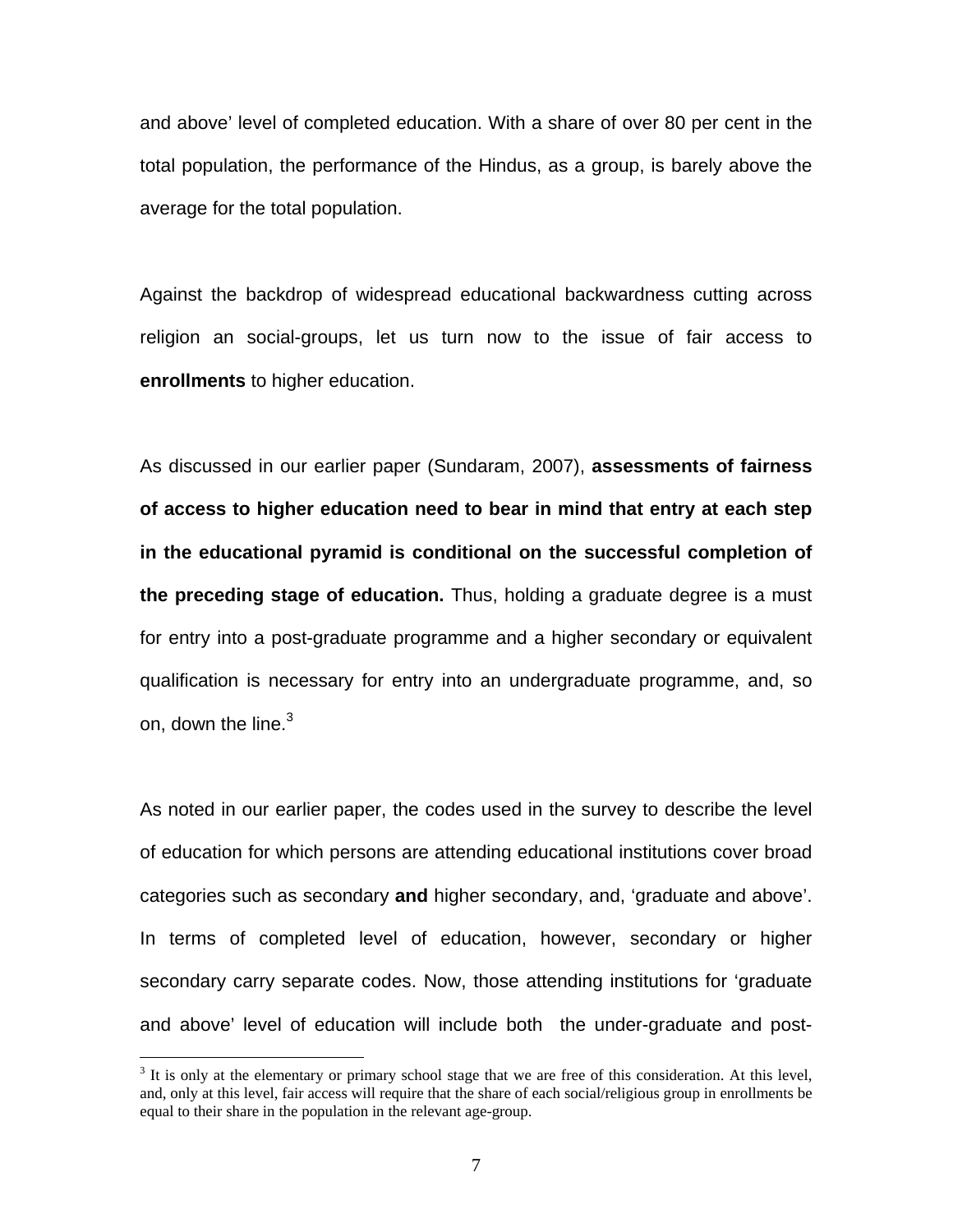graduate students. However, the undergraduate students will have 'higher secondary' as their highest level of completed education while the post-graduate students will have a 'graduate and above level' of completed education.

In view of the foregoing, to assess whether the OBCs or the Muslims have had a fair share in enrollments to under-graduate programmes, we will focus on the 17- 25 age-group. For this age-group, we will compare the share of a given social group in the population with a Higher Secondary Certificate with their share among those currently attending institutions for 'graduate and above' level of education and having higher secondary as their highest level of completed education.

Tables 3.R and 3.U present, respectively, for the all-India rural and the urban populations, the relevant (percentage) shares to assess the presence and extent of under-representation in enrollments for under-graduate studies. This is done separately for the four social groups: the Scheduled Tribes, the Scheduled Castes, the OBCs and a residual category of Others. In terms of religion, we distinguish the Hindus, the Muslims, and, a residual category of Others covering Christians, Sikhs, Buddhists and Others.<sup>[4](#page-8-0)</sup> For the social group OBCs, we also distinguish, by religion, the Hindus, the Muslims and the residual category of Others as defined above.

<u>.</u>

<span id="page-8-0"></span><sup>&</sup>lt;sup>4</sup> The clubbing of Christians and Sikhs with Others has been necessitated by the relatively small sample size of persons belonging to these religions who are attending 'Graduate and above' level of education and having HigherSecondary as their highest level of completed education is, individually, well below 100.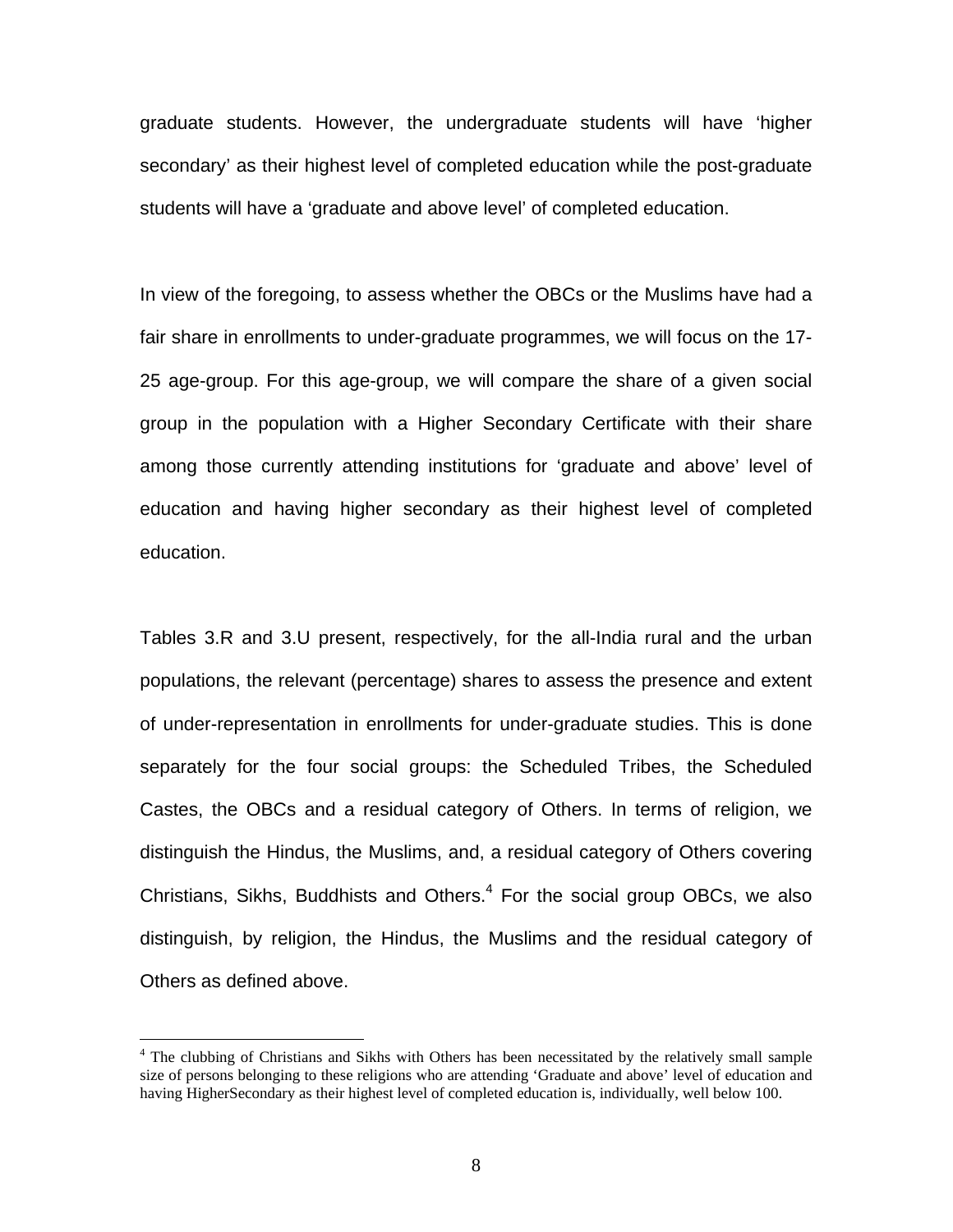**Consider first, the social group categories.** 

**In rural India**, both the **Scheduled Tribes** and the residual category of (non-SC/ST, non-OBC) **Others are over-represented** in under-graduate enrollments. Curiously, for both these social groups, the difference between their shares in the population attending under-graduate studies and their share in the population with higher secondary certificate is identical: 1.7 percentage points.

**Focusing on the OBCs** we noted above that their share in the total population in the 2004-05 EUS relative to their share in the 1999-2000 has gone up by over 5 percentage points. In the rural population in the 17-25 age-group, the OBC share has gone up by 6 percentage points – from 36.6 per cent to 42.6 per cent. However, their share in the population (in the 17-25 age-group) with a Higher Secondary Certificate has gone up from 31.1 per cent to 40.8 per cent i.e. by 9.7 percentage points. And, their share in under-graduate enrollments (all subjects) went up even more sharply – from 27.6 per cent in 1999-2000 to 38.3 per cent in 2004-05 – by 10.7 percentage points. So that, while the **OBCs** continued to be under-represented in under-graduate enrollments, **the extent of underrepresentation has gone down from 3.5 percentage points in 1999-2000 to 2.5 percent points in 2004-05.**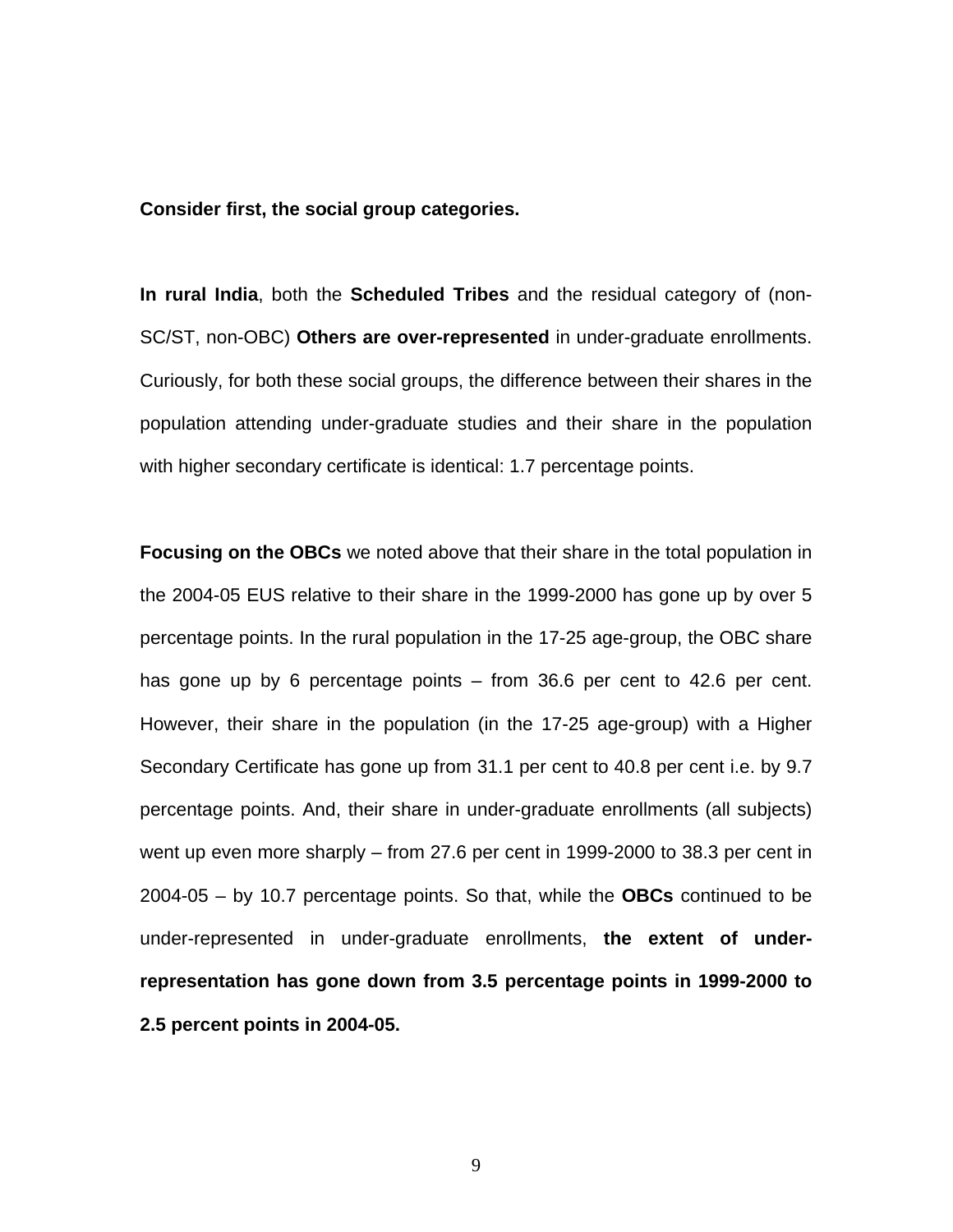It needs to be stressed that this results on the extent of under-representation of OBCs in under-graduate enrollments is not conditioned by the inclusion of states with a history of reservations in higher education for the OBCs. In fact, the exclusion of the four southern states and West Bengal, **reduces** the OBC underrepresentation from 2.5 to 1.7 percentage points. (See Table 3.R).

For the **Scheduled Castes** also, the extent of under-representation in undergraduate enrollments has gone down: from 1.3 percentage points in 1999-2000 to 0.8 percentage points in 2004-05.

A classification by **religion** shows that, in **rural India relative to their share in the population in the 17-25 age-group with a higher secondary certificate**, **the Muslims are, if anything, over-represented**, while the Hindus and the residual group 'Others' are under-represented.

**In Urban India** too, the residual social group **Others** is over-represented in under-graduate enrollments. As in rural India, the **OBCs are under-represented but to a slightly smaller extent – 1.9 percentage points as against 2.5 percentage points in rural India.** However, between 2000 and 2005, unlike in rural India, the extent of OBC under-representation has gone up slightly – from 1.3 to 1.9 percentage points. When classified by religion, the difference between the share of a group in the population (in the 17-25 age-group) with a higher secondary certificate and among those attending under-graduate studies, is quite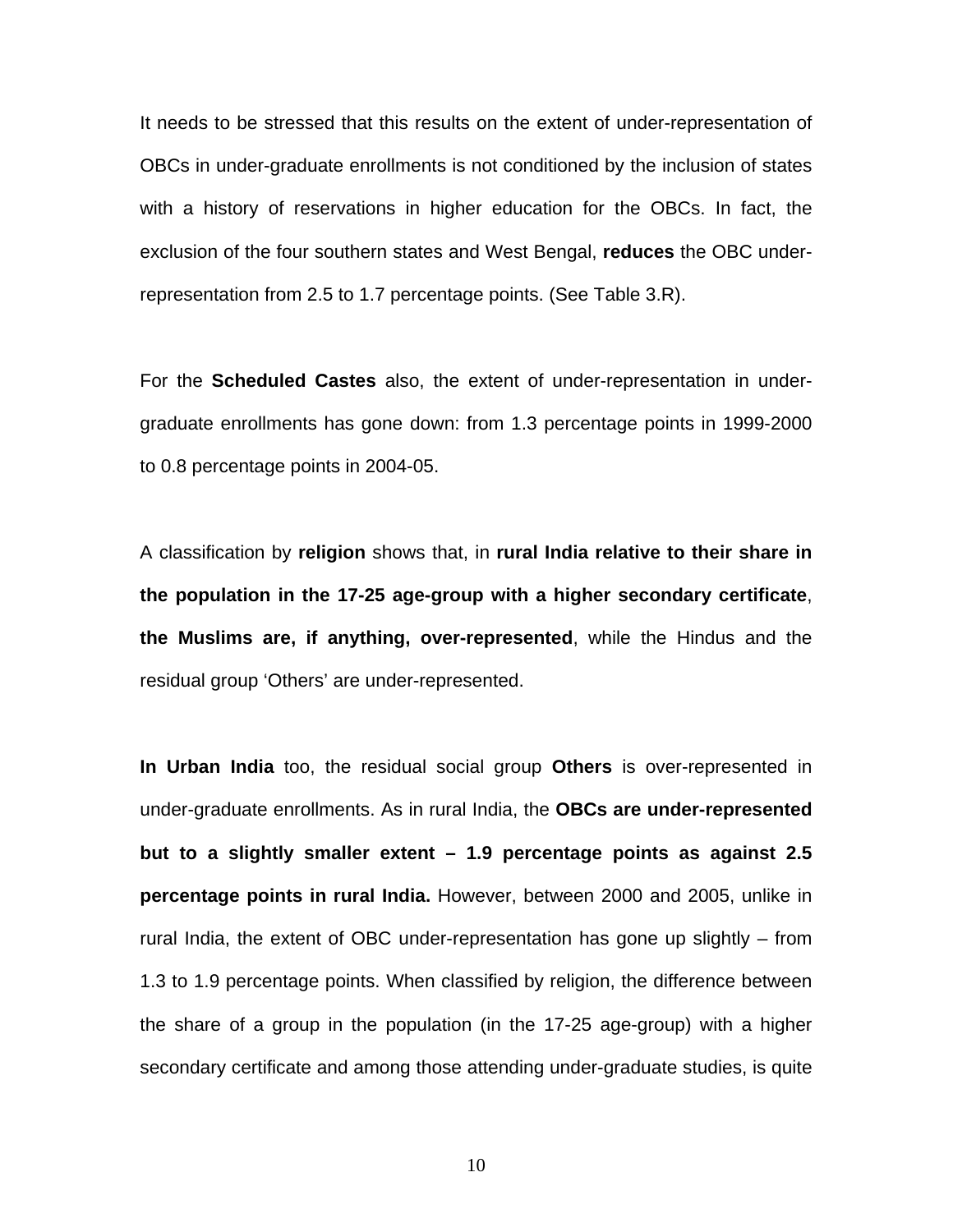small – under one percentage point. In urban India, as in rural India, the exclusion of the southern states and West Bengal **reduces** the OBC underrepresentation in under-graduate enrollments – albeit marginally.

Thus, **as on 1st January 2005**, relative to their share in the population (in the 17- 25 age-group) with the qualifying level of education (namely, a higher secondary certificate), **for no social group or for groupings by religion is the extent of under-representation in enrollments for under-graduate studies – where present – is more than 2.5 percentage points.** This is true not only in respect of the OBCs but also in respect of the Muslims.

We examine next the situation in respect of **enrollments for post-graduate studies.** As noted previously, the relevant age-group is 20-30 and the minimum qualification for entry into a post-graduate programme of studies is a Graduate degree. Tables 4R and 4U present, respectively for the rural and the urban populations, the percentage shares of each social groups in:

i) the total population in the 20-30 age-group;

 $\overline{a}$ 

- ii) the population in this age-group with a Graduate degree; and,
- iii) the population in this age-group with a Graduate degree and attending educational institutions for 'Graduate and above' level of education.[5](#page-11-0)

<span id="page-11-0"></span><sup>&</sup>lt;sup>5</sup> Sample-size considerations have necessitated restricting this analysis to social groups only. Even in respect of the social groups, given the relatively small sample size, in respect of the Scheduled Tribes and the Scheduled Castes each taken separately of the number of persons in the 20-30 age-group with a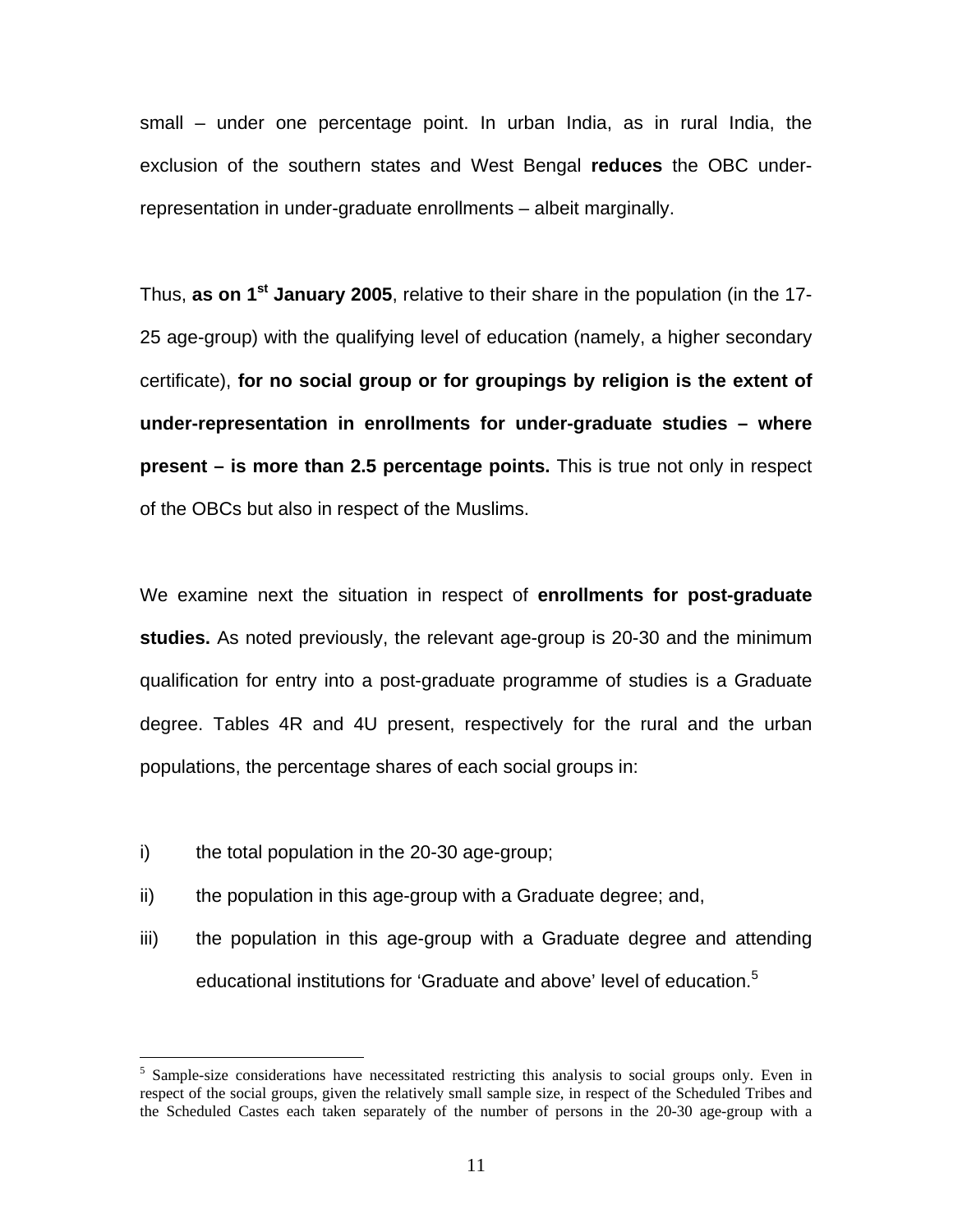Consider first the case of **social groups in rural India**. We have a striking result. The only social group under-represented in post-graduate enrollments relative to their share in the population in the 20-30 age-group with a Graduate degree – is the residual (non-SC/ST, non-OBC) social group of Others. **The OBCs are significantly** – by nearly 4 percentage points – **over-represented in postgraduate enrollments**. This has been due to a sharp rise – from 26.4 in 1999- 2000 to 41.8 per cent in 2004-05 – in their share among those in the age-group with a Graduate degree who are currently attending institutions for post-graduate studies. This is true for all OBCs irrespective of whether they are Hindus, Muslims or belong to other religions. The exclusion of the four southern states and West Bengal **increases** the extent of over-representation – from 3.9 to 9.4percentage points.

**In Urban India**, among social groups, the extent of under-representation in postgraduate enrollments is highest for the Scheduled Castes – 1.8 percentage points – and the least – 0.3 percentage points – for the OBCs. The exclusion of the southern states converts this marginal under-representation to a marginal (0.4 percentage points) over-representation of OBCs in post-graduate enrollments.

Graduate degree and attending post-graduate programmes, it is best to view the two social groups as a single category.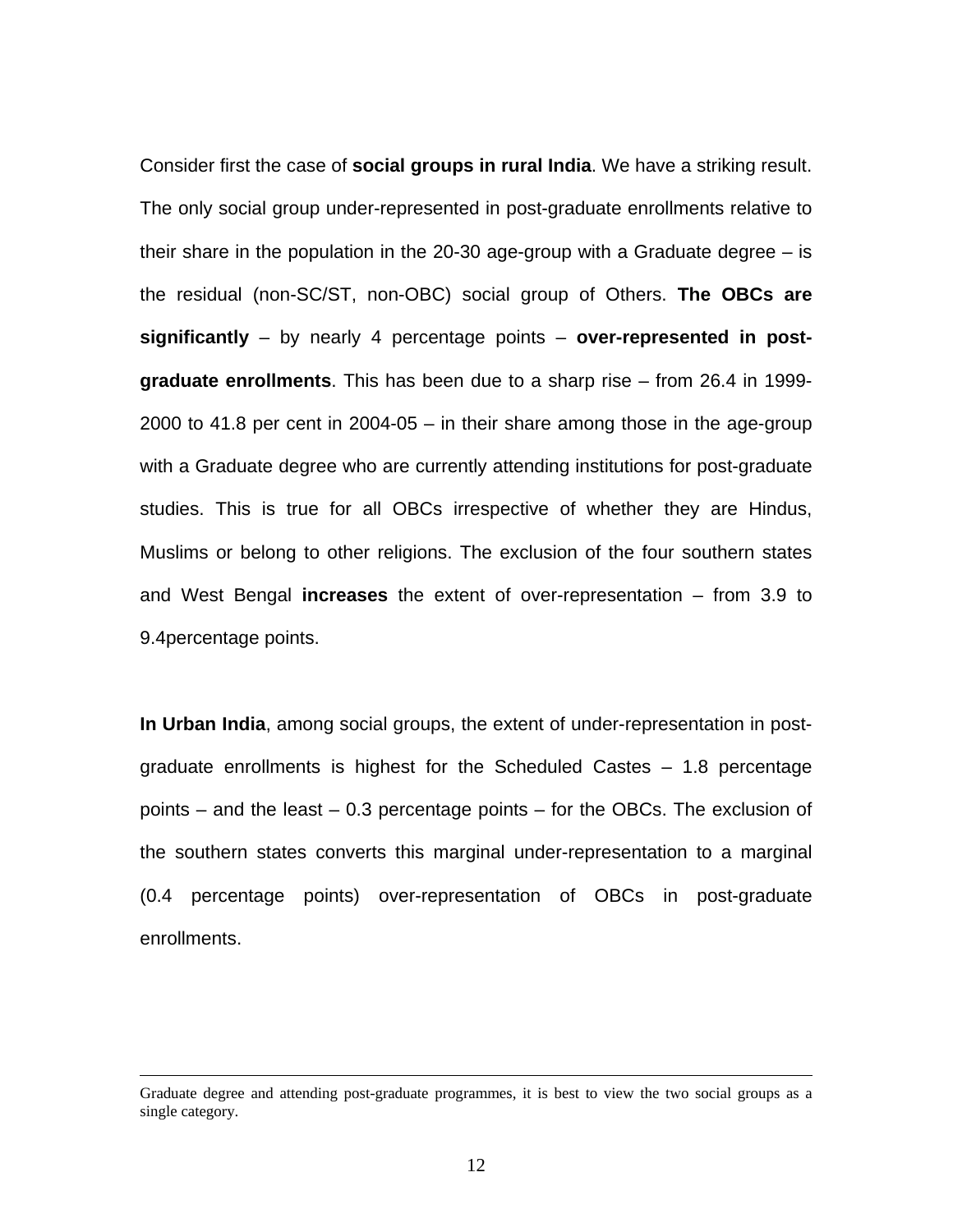Finally, a brief comment and some results bearing on the issue of exclusion of the so-called "**Creamy Layer**" of the OBCs from the purview of the proposed 27 percent quota for the OBCs in admissions to institutions for higher education.

As we had noted in our earlier comment on the issue (Sundaram, 2007), in a quota regime, the quota seats will first be filled from all eligible Reserved Category Students, with the further provision that all among them making the 'cut' on the basis of the cut-offs for the General Category Students are **not** to be counted towards the filling-up of the quota. It is only when the number of eligible applicants from the reserved category falls below the number of reserved seats that the balance of reserved seats will get transferred to the General Category.

In the sort of quota regime out outlined above, the relevant questions are: (i) whether in a **non-quota regime** the 'Creamy Layer' gets a fair representation in the admissions to the under-graduate and post-graduate courses; and (ii) whether the exclusion of the "Creamy Layer" so depletes the pool of the eligible candidates of the OBCs that there are not enough of them to fill the quota.

For an empirical answer to these two questions from the Employment-Unemployment Survey we need to define a relevant cut-off figure specified in terms of monthly per capita expenditure. A useful starting point is provided by the cut-offs underlying the "Income/Wealth Test" provided in the Schedule to OM No. 36012/22/93-(SCT) dated 8<sup>th</sup> September, 1993 of the Department of Personnel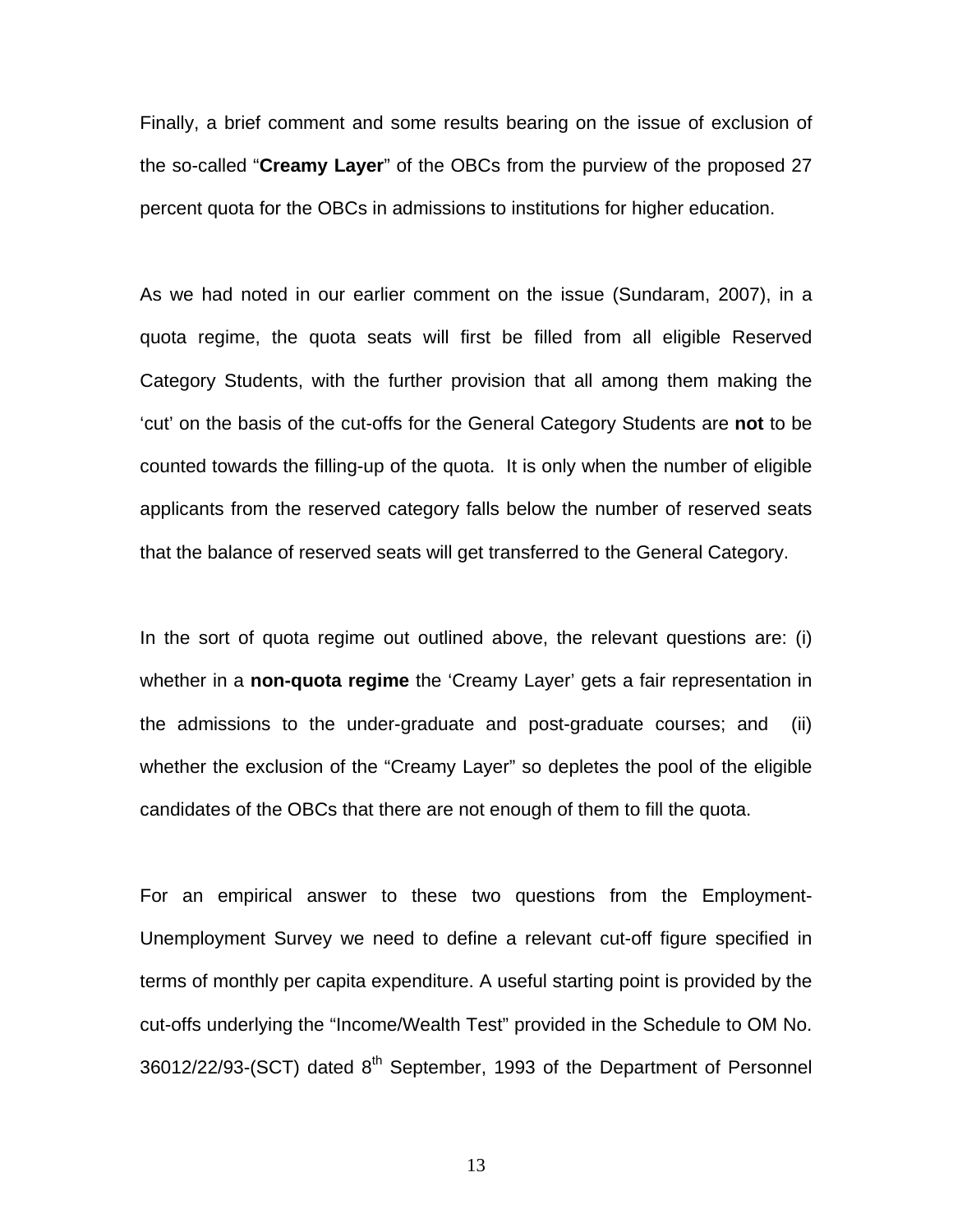and Training, Government of India which contains the criteria to determine the Creamy Layer amongst the OBCs. As per this schedule, "the Income/Wealth Test prescribes that the sons and daughters of persons having gross annual income of Rs.2.50 lakhs or above or wealth above the exemption limit as prescribed in the Wealth Tax Act for a period of three consecutive years would be treated to fall in creamy layer", with the provision that, "Income from salaries or agriculture land shall not be clubbed".

Clarifications regarding creamy layer amongst OBCs have been spelt out in a Circular [No. 36033/0/2004-ESH.(Res)] dated  $14<sup>th</sup>$  October 2004 issued by the Department of Personnel and Training, Government of India.

Specifically, in respect of the Income Test it is clarified that "Income of the parents from the salaries and from the other sources (other than salaries and agriculture land) is determined separately. If either the income of the parents from the salaries or the income of the parents from Other sources (other than salaries and agriculture land) exceeds the limit of Rs.2.50 lakhs per annum for a period of three consecutive years, the sons and daughters of such persons shall be treated to fall in creamy layer. But, the sons and daughters of parents from (sic) other sources (salaries?) is also less than Rs.2.50 lakhs per annum and income from other sources is also less than Rs.2.50 lakhs per annum **will not be treated as falling in creamy layer even if the sum of income from salaries and the income from other sources is more than Rs.2.50 lakhs per annum**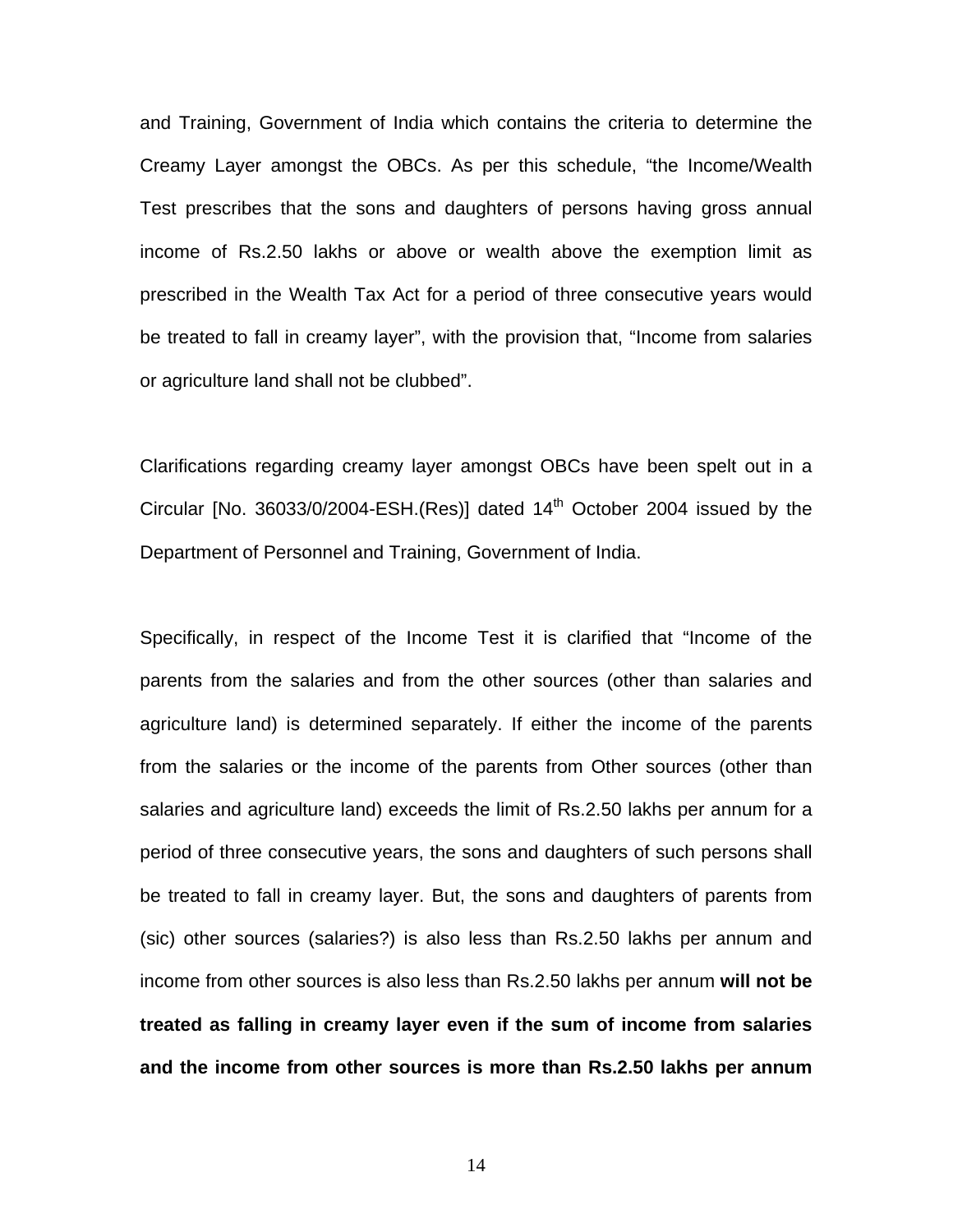**for a period of three consecutive years.** It may be noted that income from agriculture land is not taken into account while applying the Test (Para 9 of the Circular, Emphasis added).

From the emphasized portion of the DPT Circular of  $24<sup>th</sup>$  October 2004 quoted above, in principle, sons and daughters of parents whose total income – (excluding income from agriculture land) is as high as Rs.4.99 lakhs per annum could escape falling into the creamy layer category.

Given that, in the top two expenditure classes roughly defining the  $90-95<sup>th</sup>$  and the 95-100<sup>th</sup> percentile, the average household sizes were 4.06 and 3.64 in rural India and 3.2[6](#page-15-0) and 2.90 in urban India in 2004-05, $^6$  assuming an average family size of 4 members in rural India and of 3 members in urban India for the population in the 'creamy layer' would be in order. The Income Test, as clarified by the DPT Circular of 24<sup>th</sup> October 2004, would thus translate into an annual per **capita income** of Rs.1.25 lakhs in rural India and Rs.1.33 lakhs in urban India, excluding, in both cases, income from agricultural land.

Allowing for an average savings rate of 40 percent, with a further 10 percent allowance to take account of the effect in terms of an understatement of Consumer Expenditure, of the use of an abridged one-page schedule in the Employment-Unemployment Survey, **an income cut-off of Rs.1.25 lakhs per**

<span id="page-15-0"></span><sup>&</sup>lt;sup>6</sup> See NSSO Report on Level and Pattern of Consumer Expenditure 2004-05, Tables 1R and 1U. (Government of India, 2006).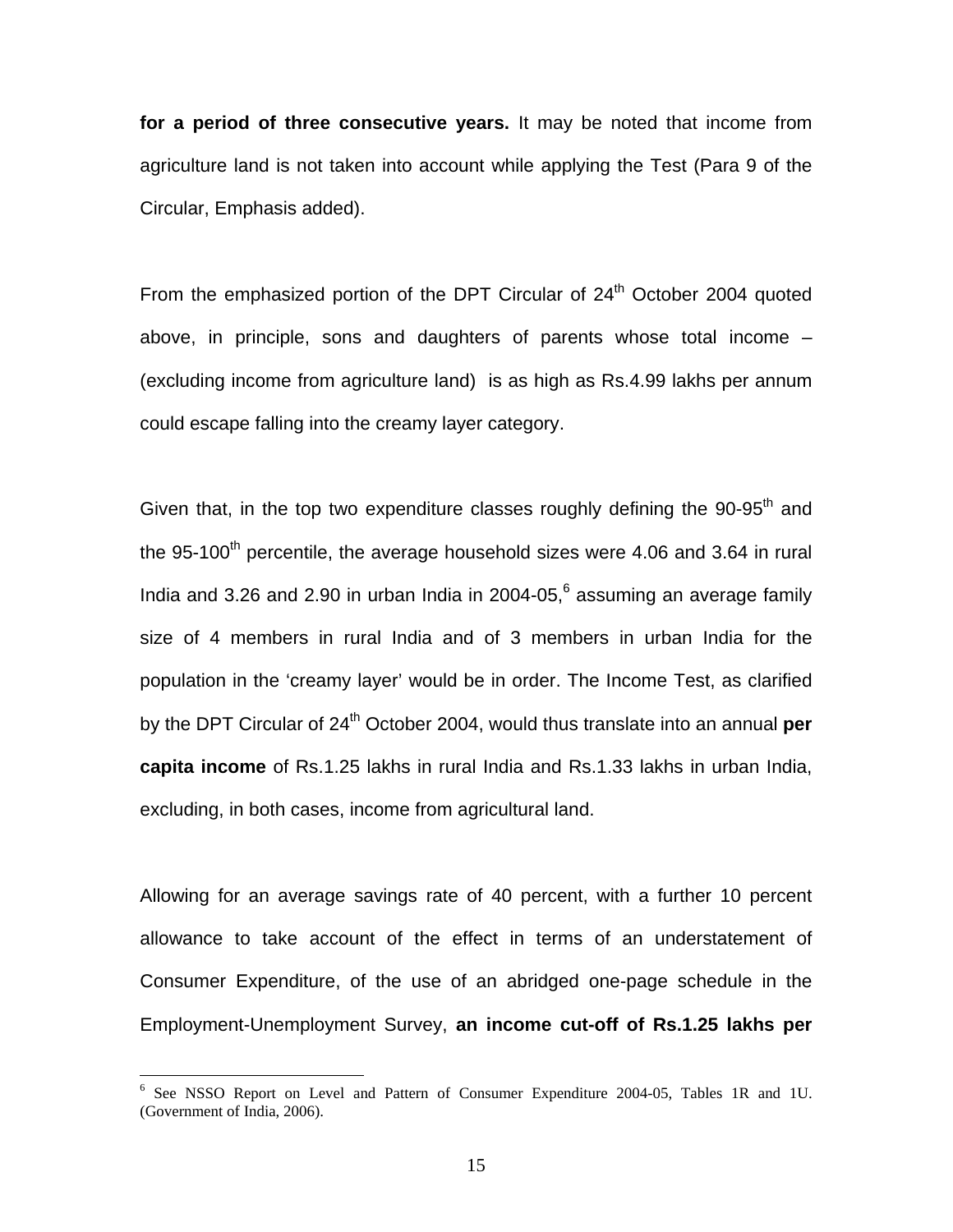**capita to define the creamy layer will translate to a monthly per capita consumer expenditure of Rs.5208 in rural India. Similarly, for urban India, an annual per capita income of Rs.1.33 lakhs would translate into a monthly per capita expenditure of Rs.5542.** So that all OBCs with a monthly per capita expenditure in EUS of Rs.5208 or more in rural India and of Rs.5542 or more in urban India would, on the considerations set out above, constitute the creamy layer amongst the OBCs.

Now, the lower limit of monthly per capita expenditure defining the  $98-99<sup>th</sup>$ percentile of the total population in the NSS 61<sup>st</sup> Round Employment-Unemployment Survey, 2004-05 is estimated to be Rs.1441 in rural India and Rs.3034 in urban India. For the  $99-100<sup>th</sup>$  percentile, the corresponding lowerlimits are Rs.1825 in rural India and Rs.3464 in urban India.

In view of the foregoing, it would be fair to say that, in terms of the 'Income Test' defining the creamy layer amongst the OBCs as clarified by the October 2004 Circular of the Department of Personal and Training, Government of India, at most top 2 per cent of the population in terms of monthly per capita consumer expenditure in the Employment-Unemployment Survey, 2004-05.<sup>[7](#page-16-0)</sup>

Nevertheless, keeping in view the sample-size considerations, our empirical analysis of the creamy layer issue is focused on the outcomes for OBCs located

 $\overline{a}$ 

<span id="page-16-0"></span><sup>&</sup>lt;sup>7</sup> This will hold true for rural India even if we took the Income Test cut-off to be half i.e. just 2.50 lakhs – again, excluding income from agricultural land. For urban India with an Income cut-off Rs.2.50 lakhs, the Implicit MPCE cut-off of Rs.2771 would define the top 4 percent of the all-India Urban population.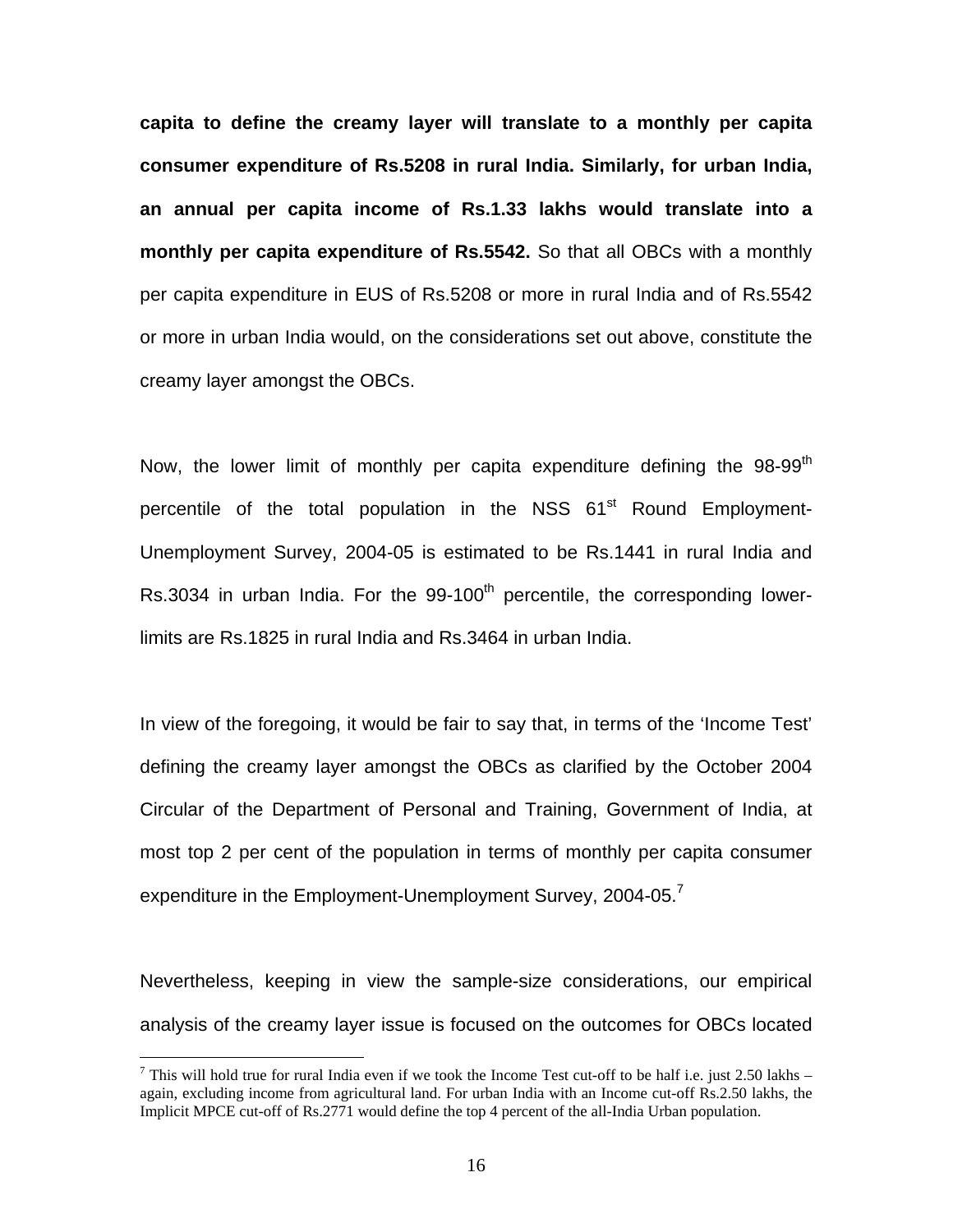in the expenditure classes defining the **top ten percent of all-India population**  $-$  separately for the rural and the urban population.<sup>[8](#page-17-0)</sup> The relevant results are presented in Table 5.

In respect of **under-graduate studies**, in **rural India**, in the top-most decile the OBCs accounted for **37 per cent** of the 17-25 population with **Higher-Secondary** and **38 per cent** of those in the age-group and decile **with highersecondary** and **attending under-graduate studies**. The corresponding percentages for urban India are, respectively, 20.4 and 19.3. So that, in the topmost decile, **even in the absence of any quotas for the OBCs,** the OBCs are slightly over represented in rural India (by a little over one percentage point) and slightly under-represented in urban India – also by a little over one percentage point. Parallel results for access to post-graduate studies indicates that, in rural India, the OBCs in the top-most decile are significantly overrepresented while in urban India they are marginally (one-half of one percentage point) under-represented.

As for the pool of qualified OBCs, **excluding** the OBCs in the top-most decile, close to 72 (86) percent of the OBCs in the 17-25 age groups with Higher-Secondary certificate in rural (urban) Indian are available. For post-graduate studies, the relevant proportions are 69 percent in rural india and 80 percent in urban India. It needs to be stressed that, for a more narrowly deifned 'creamy

<span id="page-17-0"></span> $8$  To put this in perspective, as per EUS 2004-05, the lower limit of MPCE defining the  $90<sup>th</sup>$  percentile is Rs.865.21 in rural India and Rs.1919.10 in urban India.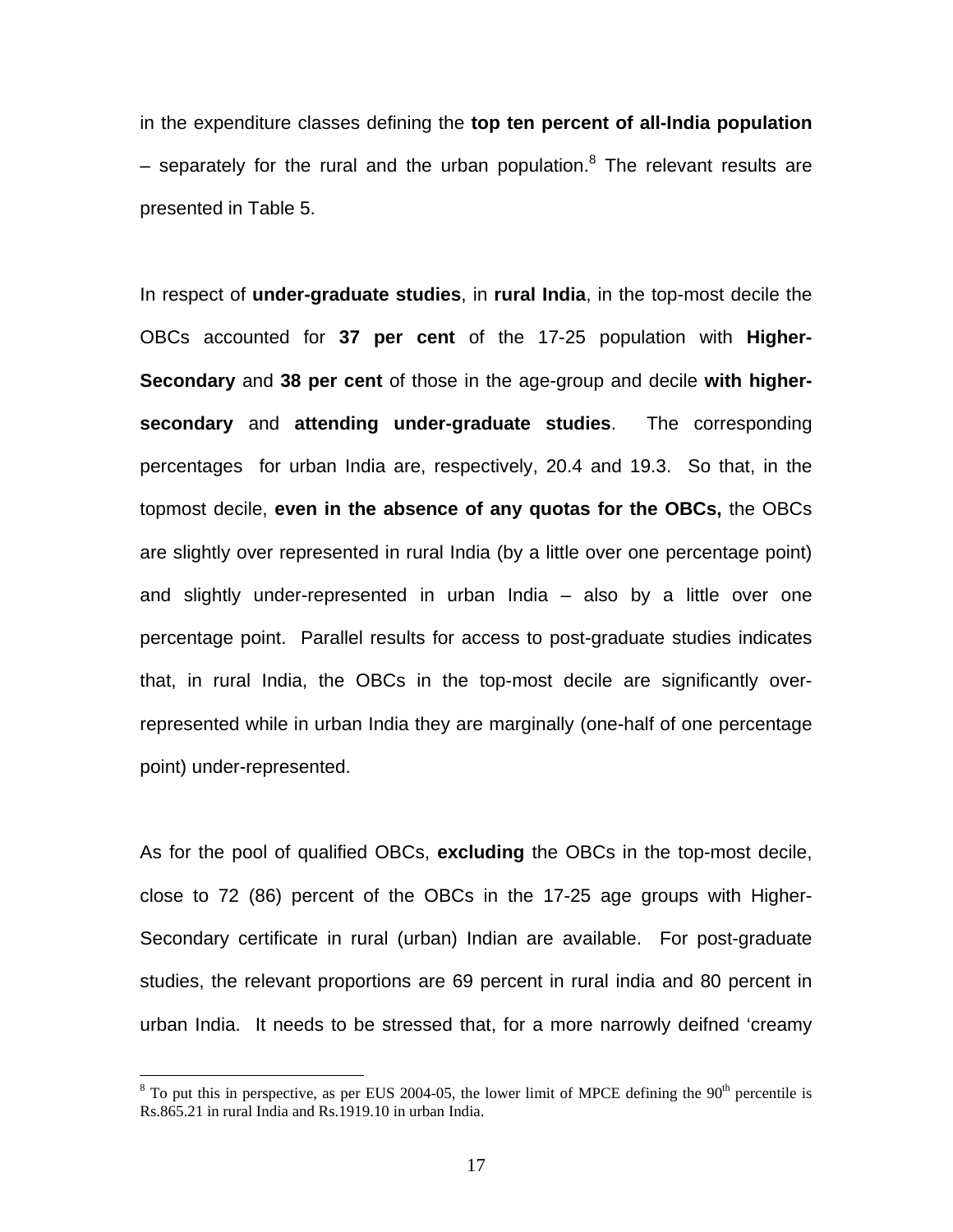layer', say, the top 2 percent of the population or, even the top 4 percent of the population, the pool of qualified OBCs **after exclusion of the creamy layer** so defined would be even larger.

So that, if there is little case for a 27 percent quota for the OBCs, there is even less of a case for not excluding the creamy layer among them from the preview of such quotas.

To sum up: in rural India, despite a sharp rise in the share of the OBCs in the total population (by 5 percentage points or more) and a sharper rise in their share in the population (in the 17-25 age-group) with a Higher Secondary Certificate, an even sharper rise in their share in under-graduate enrollments has resulted in a reduction in the extent of their under-representation in under-graduate enrollments from 3.5 to 2.5 percentage points between 1999-2000 and 2004-05. As for enrollments into programmes for post-graduate studies, the OBCs are over-represented by nearly 4 percentage points. Even in Urban India, the extent of OBC under-representation in under-graduate enrollments, though higher than in 1999-2000, is still less than 2.0 per cent.

In respect of Muslims too, in rural India, they are, if any thing, over-represented in under-graduate enrollments. In Urban India, the extent of under-representation of Muslims in under-graduate enrollments is less then one (0.7) percentage point.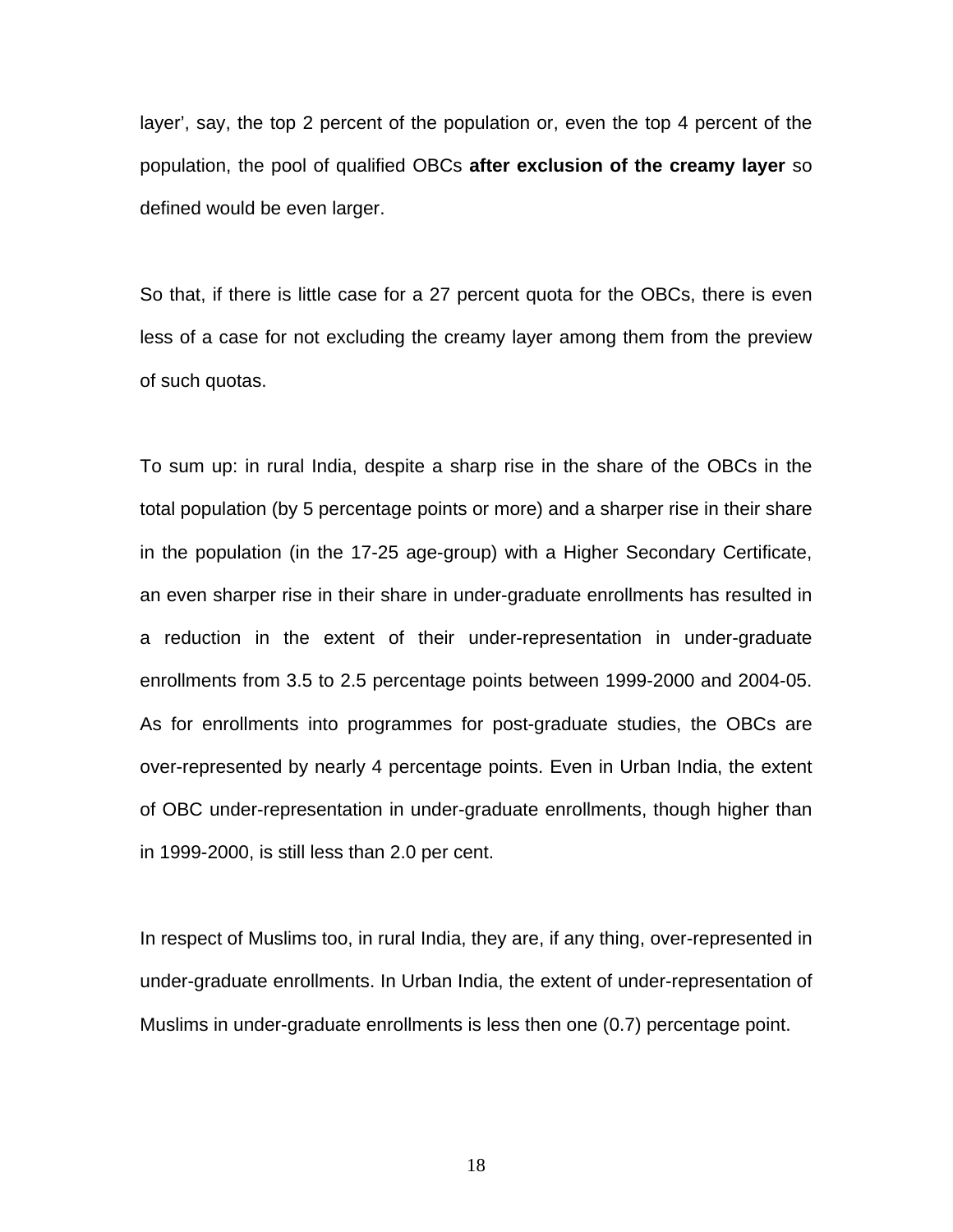Clearly, relative to their share in the population with the qualifying level of education, no social or religious group is under-represented in enrollments to higher education by more than 2.5 percentage points. Clearly, there is not much of a case for a 27 percent reservation for the OBCs in enrollments to higher education and, if, despite this, we do have quotas for the OBCs, there is even less of a case for not excluding the 'creamy layer' among them from the preview of such quotas. Public policy aimed at redressing social group inequalities in educational attainments must focus on where the problem is more acute: the gap between the share of disadvantaged groups in population (in the relevant agegroup) and their share in the population eligible for enrollments for higher education – a gap that is quite significant for Muslims in both rural and in urban India and for OBCs in urban India. Persistence of such gaps for the Scheduled Tribes and Scheduled Castes despite a history of reservations points to the urgent need to focus on quality in school-level education. OBC quotas in higher education merely divert attention and resources from more difficult but necessary tasks lower down in the educational pyramid.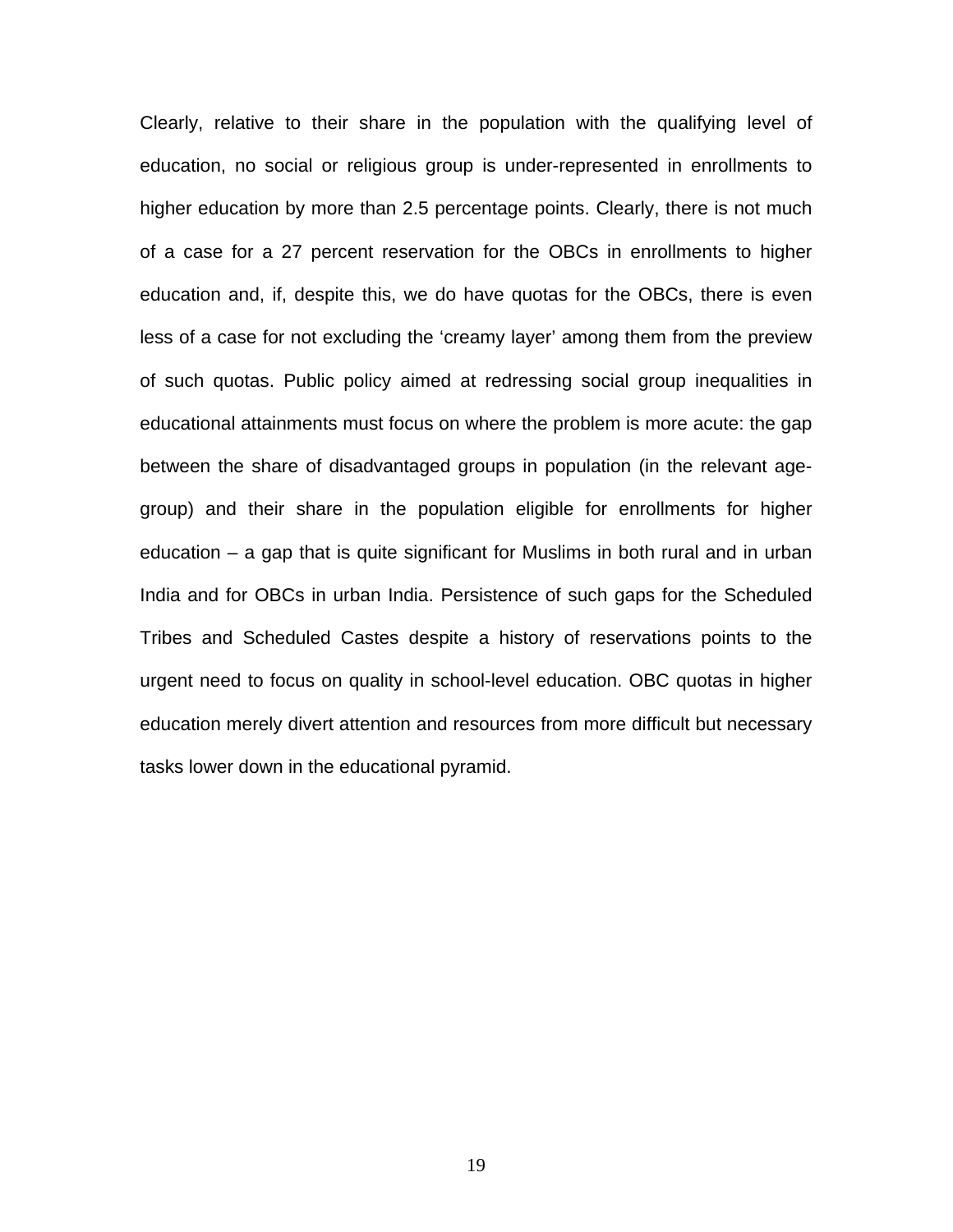## **References**

Government of India, NSSO, (2006): *Level and Pattern of Consumer Expenditure, 2004-05, NSS 61st Round (July 2004 – June 2005)*, New Delhi, December.

Sundaram, K, (2005): "On Backwardness and Fair Access to Higher Education: Resultsfrom NSS 55th Round Surveys, 1999-2000", *Economic and Political Weekly*, December 16, 2006.

Sundaram, K, (2007): "Creamy Layer Principle: A Comment", *Economic and Political Weekly*, January 27, 2007.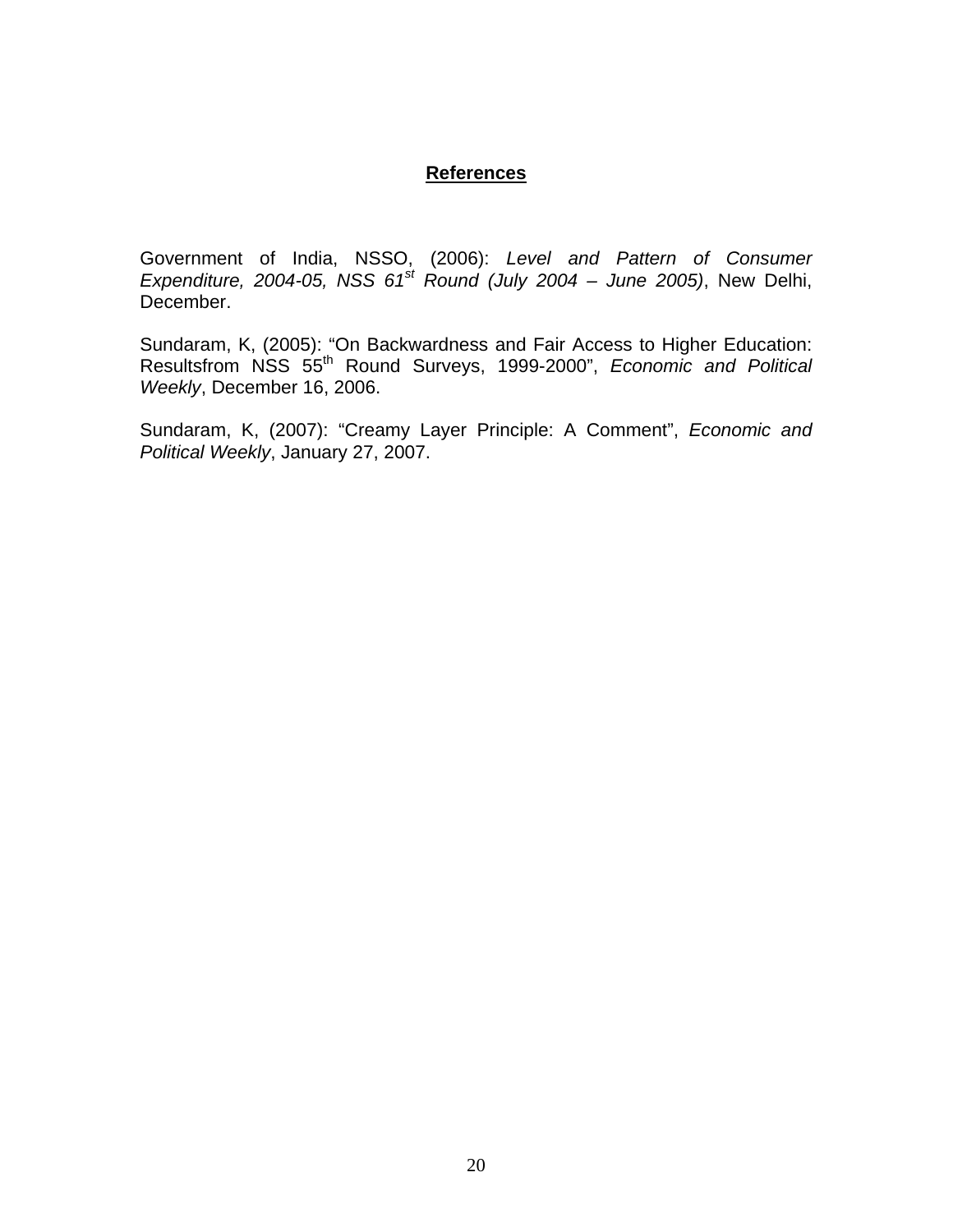# **Access To Education 2004-05**

## **Table 1: Composition of All-India Rural and Urban Population by Social Groups and Religion: All-India, 2004-05**

| <b>Percentage Shares</b> |              |              |  |  |  |
|--------------------------|--------------|--------------|--|--|--|
| <b>Social Groups</b>     | <b>Rural</b> | <b>Urban</b> |  |  |  |
| <b>Scheduled Castes</b>  | 10.3         | 3.1          |  |  |  |
| <b>Scheduled Tribes</b>  | 21.3         | 15.0         |  |  |  |
| <b>OBCs</b>              | 42.9         | 36.0         |  |  |  |
| <b>Others</b>            | 25.5         | 45.9         |  |  |  |
| All                      | 100.0        | 100.0        |  |  |  |
| <b>Religious Groups</b>  |              |              |  |  |  |
| Hindu                    | 83.4         | 77.4         |  |  |  |
| <b>Muslim</b>            | 11.5         | 16.4         |  |  |  |
| Christian                | 2.1          | 2.5          |  |  |  |
| Sikh                     | 2.0          | 1.5          |  |  |  |
| <b>Others</b>            | 1.1          | 2.2          |  |  |  |

### **Table 2: Proportion of Population with Higher Education in rural and urban India by Social Groups and Religion: All-India, 2004-05.**

| Percentage of Population by level of completed education |  |  |  |  |  |
|----------------------------------------------------------|--|--|--|--|--|
|----------------------------------------------------------|--|--|--|--|--|

|               | <b>Higher Secondary and Above</b> |              |              | <b>Graduate &amp; Above</b> |         |           |         |            |
|---------------|-----------------------------------|--------------|--------------|-----------------------------|---------|-----------|---------|------------|
|               |                                   | <b>Rural</b> | <b>Urban</b> |                             | Rural   |           | Urban   |            |
| Segmen        | All-Age                           | Populatio    | All-Age      | Populatio                   | All Age | $17 - 30$ | All Age | 17-30      |
|               | Populatio                         | n in 17-     | Populati     | n in                        | Popul-  | Popul-    | Popul-  | Population |
|               | n                                 | 30 age-      | <b>on</b>    | $17 - 30$                   | ation   | ation     | ation   |            |
|               |                                   | group        |              | age group                   |         |           |         |            |
| <b>ST</b>     | 2.1                               | 5.8          | 14.7         | 28.2                        | 0.7     | 1.5       | 6.2     | 9.8        |
| <b>SC</b>     | 3.0                               | 8.3          | 9.1          | 19.4                        | 0.9     | 2.1       | 3.6     | 6.7        |
| <b>OBCs</b>   | 4.4                               | 11.5         | 13.4         | 26.5                        | 1.4     | 3.1       | 5.9     | 10.2       |
| <b>Others</b> | 8.0                               | 18.3         | 27.3         | 44.1                        | 3.1     | 6.0       | 15.5    | 21.3       |
| All           | 4.8                               | 12.0         | 19.2         | 33.4                        | 1.6     | 3.5       | 10.0    | 14.7       |
| Hindu         | 5.0                               | 12.4         | 20.8         | 35.8                        | 1.7     | 3.7       | 10.9    | 15.9       |
| <b>Muslim</b> | 2.5                               | 6.6          | 8.5          | 17.1                        | 4.8     | 1.7       | 3.8     | 6.6        |
| Christian     | 8.9                               | 18.6         | 25.5         | 46.8                        | 2.5     | 4.7       | 11.8    | 18.9       |
| Sikh          | 6.7                               | 18.4         | 26.5         | 41.8                        | 1.5     | 3.4       | 14.7    | 17.7       |
| <b>Others</b> | 5.9                               | 13.4         | 29.5         | 54.3                        | 1.7     | 3.8       | 16.9    | 27.6       |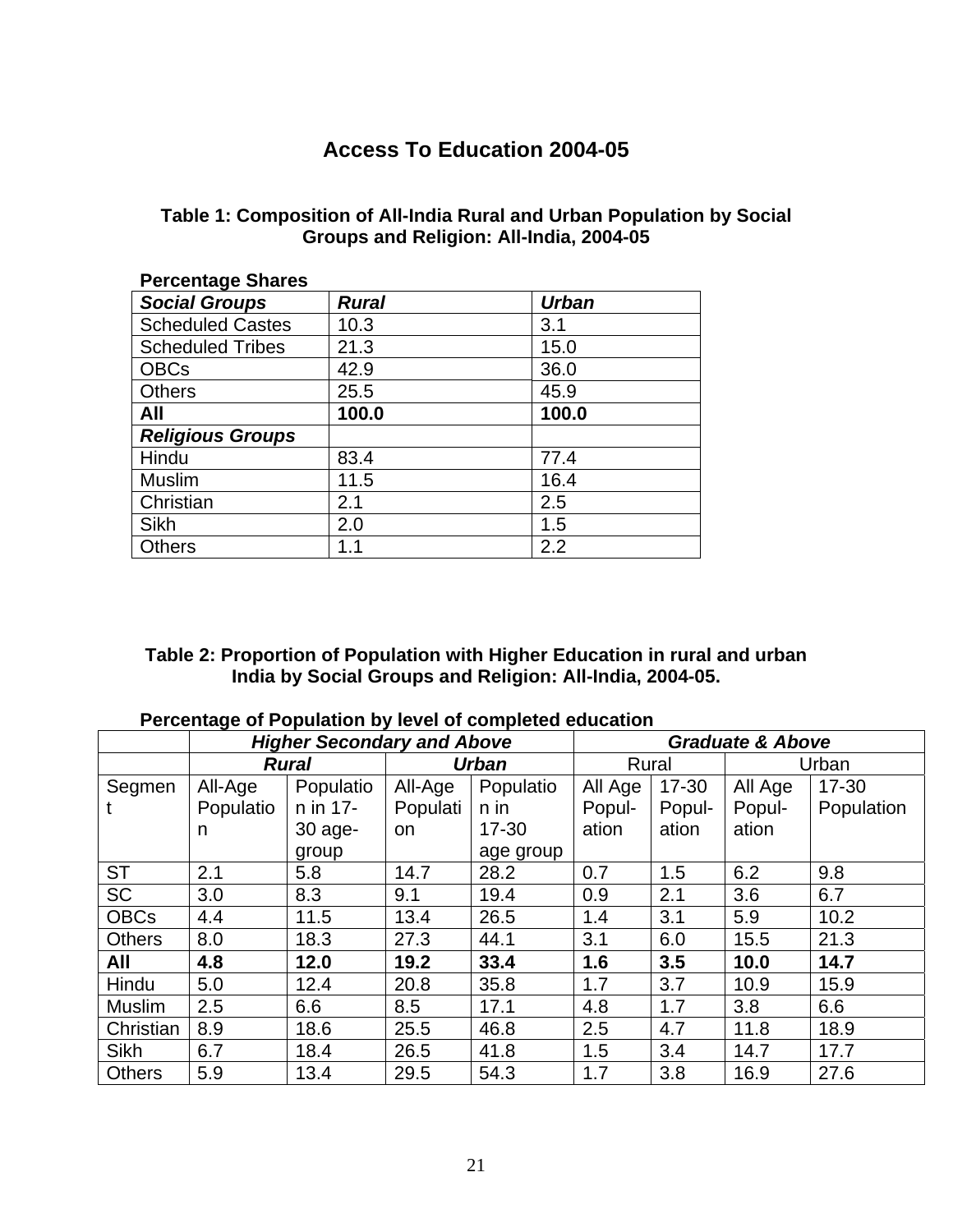**Table 3 R: Share of Social/ Religious Groups in the 17-25 population (total and with higher secondary) are attending institutions for Under Graduate Studies in Rural India: All-India, 2004-05.** 

| <b>Population</b><br><b>Segment</b>     | <b>Total</b> | <b>With Higher</b><br><b>Secondary</b> | <b>With Higher</b><br>Secondary and<br>attending<br><b>Institutions for Under</b><br><b>Graduate Studies</b> |
|-----------------------------------------|--------------|----------------------------------------|--------------------------------------------------------------------------------------------------------------|
| <b>Social Groups</b><br>(All Religions) |              |                                        |                                                                                                              |
| <b>Schedule Tribes</b>                  | 10.3         | 5.7                                    | 7.4                                                                                                          |
| <b>Schedule Castes</b>                  | 21.3         | 15.8                                   | 15.0                                                                                                         |
| <b>Other Backward</b>                   | 42.6 (43.2)  | 40.8 (38.5)                            | 38.3 (36.8)                                                                                                  |
| <b>Classes</b>                          |              |                                        |                                                                                                              |
| <b>Others</b>                           | 25.8         | 37.7                                   | 39.4                                                                                                         |
| <b>Religion</b>                         |              |                                        |                                                                                                              |
| (All Social                             |              |                                        |                                                                                                              |
| Groups)                                 |              |                                        |                                                                                                              |
| Hindu                                   | 82.9         | 85.4                                   | 83.9                                                                                                         |
| <b>Muslim</b>                           | 11.7         | 7.0                                    | 9.7                                                                                                          |
| <b>OTHERS</b>                           | 5.4          | 7.6                                    | 6.4                                                                                                          |
| <b>OBCs by Religion</b>                 | 42.6         | 40.8                                   | 38.3                                                                                                         |
| Hindu                                   | 37.3         | 36.7                                   | 33.3                                                                                                         |
| <b>Muslim</b>                           | 4.3          | 2.7                                    | 3.5                                                                                                          |
| <b>Others</b>                           | 1.0          | 1.4                                    | 1.5                                                                                                          |

**Percentage shares in population in 17-25 age-group** 

Notes: Figures within brackets for OBCs represents the situation when we exclude the states with some history of reservations for OBCs: Andhra Pradesh, Karnataka, Kerala and Tamil Nadu and, West Bengal.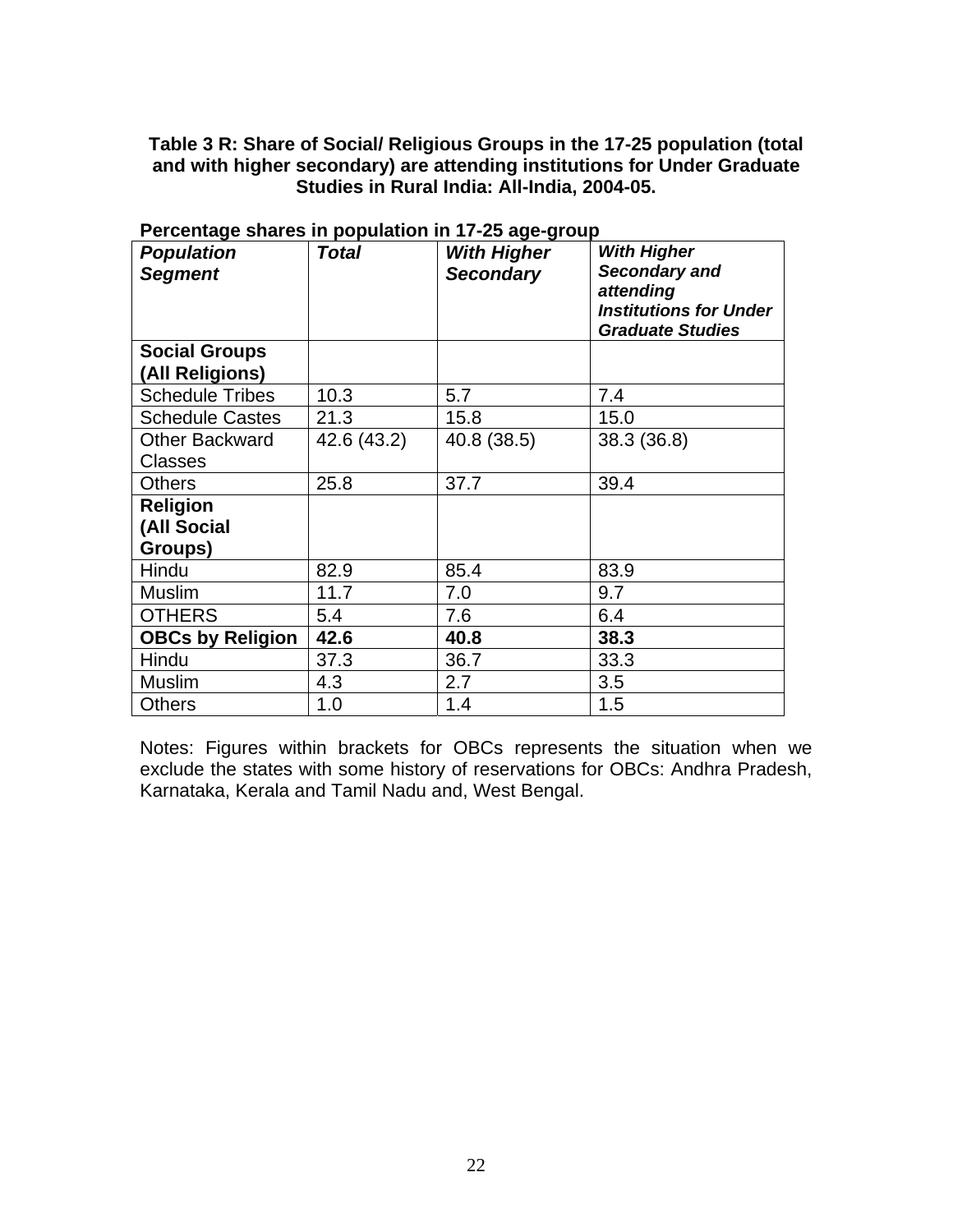**Table 3U: Share of Social/Religious Groups in the 17-25 Population (Total and with Higher Secondary) attending Institutions for Graduate Studies in Urban India: All-India, 2004-05** 

| <b>Population</b>                      |              |                    |                                                            |
|----------------------------------------|--------------|--------------------|------------------------------------------------------------|
| <b>Segment</b><br><b>Social Groups</b> | <b>Total</b> | <b>With Higher</b> | <b>With Higher</b>                                         |
| (All Religions)                        |              | <b>Secondary</b>   | Secondary &<br><b>Attending Graduate</b><br><b>Studies</b> |
| <b>Scheduled Tribes</b>                | 3.2          | 3.3                | 3.4                                                        |
| <b>Schedules Castes</b>                | 16.3         | 10.7               | 10.0                                                       |
| <b>OBCs</b>                            | 35.9 (31.8)  | 29.5(24.0)         | 27.6 (22.3)                                                |
| <b>Others</b>                          | 44.6         | 56.5               | 59.0                                                       |
| <b>Religion</b>                        |              |                    |                                                            |
| (All Social Groups)                    |              |                    |                                                            |
| Hindu                                  | 76.7         | 82.6               | 82.9                                                       |
| <b>Muslim</b>                          | 17.5         | 9.6                | 8.9                                                        |
| <b>OTHERS</b>                          | 5.8          | 7.8                | 8.2                                                        |
| <b>OBCs (by Religion)</b>              | 35.9         | 29.5               | 27.6                                                       |
| Hindu                                  | 28.4         | 25.3               | 24.2                                                       |
| Muslim                                 | 6.5          | 2.8                | 2.2                                                        |
| <b>Others</b>                          | 1.0          | 1.3                | 1.2                                                        |

**Percentage, Shares in Population in the 17-25 age-group** 

Notes: Figures within brackets for OBCs represents the situation when we exclude the states with some history of reservations for OBCs: Andhra Pradesh, Karnataka, Kerala and Tamil Nadu and, West Bengal.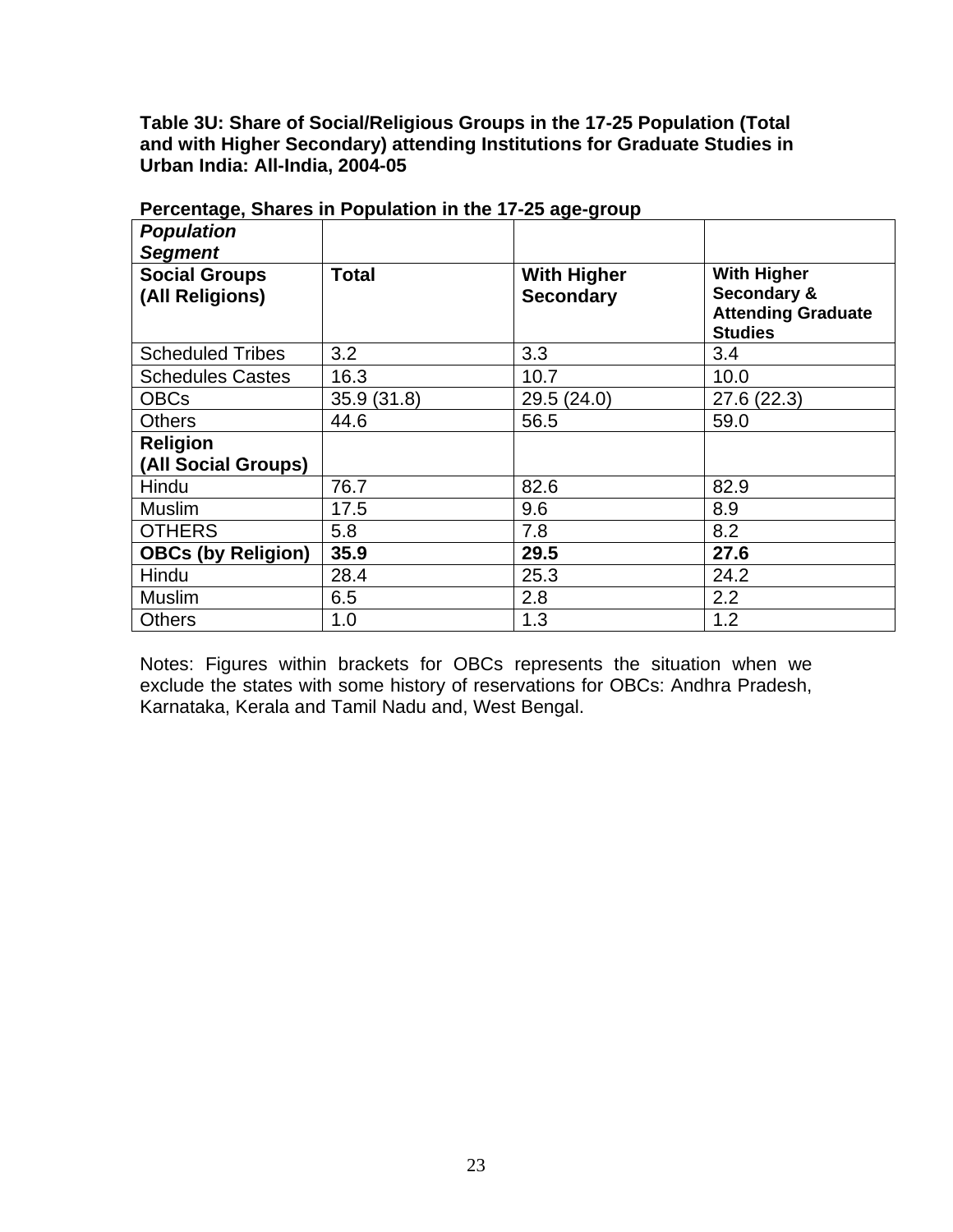**Table 4 R: Share of Social/Religious Groups in population in the 20-30 agegroup (Total and with Graduate Degree) and Attending Institutions for Post-Graduate Studies in Rural India, All-India, 2004-05** 

| <b>Population</b><br><b>Segment</b><br><b>Social Groups</b><br>(All Religions) | <b>Total</b> | <b>With Graduate</b><br><b>Degree</b> | <b>With Graduate</b><br>Degree &<br><b>Attending Post-</b><br><b>Graduate</b><br><b>Institutions</b> |
|--------------------------------------------------------------------------------|--------------|---------------------------------------|------------------------------------------------------------------------------------------------------|
| <b>Scheduled Castes</b>                                                        | 10.9         | 5.0                                   | 7.0                                                                                                  |
| <b>Scheduled Tribes</b>                                                        | 21.1         | 12.9                                  | 17.3                                                                                                 |
| <b>OBCs</b>                                                                    | 42.1 (42.8)  | 37.9 (35.9)                           | 41.8 (45.3)                                                                                          |
| <b>Others</b>                                                                  | 25.9         | 44.2                                  | 34.0                                                                                                 |

**Percentage Shares in Population in the 20-30 age-group** 

Notes: Figures within brackets for OBCs represents the situation when we exclude the states with some history of reservations for OBCs: Andhra Pradesh, Karnataka, Kerala and Tamil Nadu and, West Bengal.

### **Table 4 U: Share of Social/Religious Groups in Population in the 20-30 agegroup (total and with Graduate Degree) and Attending Institutions for Post-Graduate Studies in Urban India: All-India, 2004-05.**

| <b>Population</b><br><b>Segment</b>     |              |                                     |                                                                                         |
|-----------------------------------------|--------------|-------------------------------------|-----------------------------------------------------------------------------------------|
| <b>Social Groups</b><br>(All Religions) | <b>Total</b> | <b>With Graduate</b><br>Degree (GD) | <b>Graduate and</b><br><b>Attending Post-</b><br><b>Graduate</b><br><b>Institutions</b> |
| <b>Scheduled Tribes</b>                 | 2.8          | 2.2                                 | 2.8                                                                                     |
| <b>Scheduled Castes</b>                 | 15.4         | 7.4                                 | 5.6                                                                                     |
| <b>OBCs</b>                             | 35.7 (31.2)  | 25.4 (19.7)                         | 25.1(20.1)                                                                              |
|                                         |              |                                     |                                                                                         |

### **Percentage Shares in Population in the 20-30 age-groups**

Notes: Figures within brackets for OBCs represents the situation when we exclude the states with some history of reservations for OBCs: Andhra Pradesh, Karnataka, Kerala and Tamil Nadu and, West Bengal.